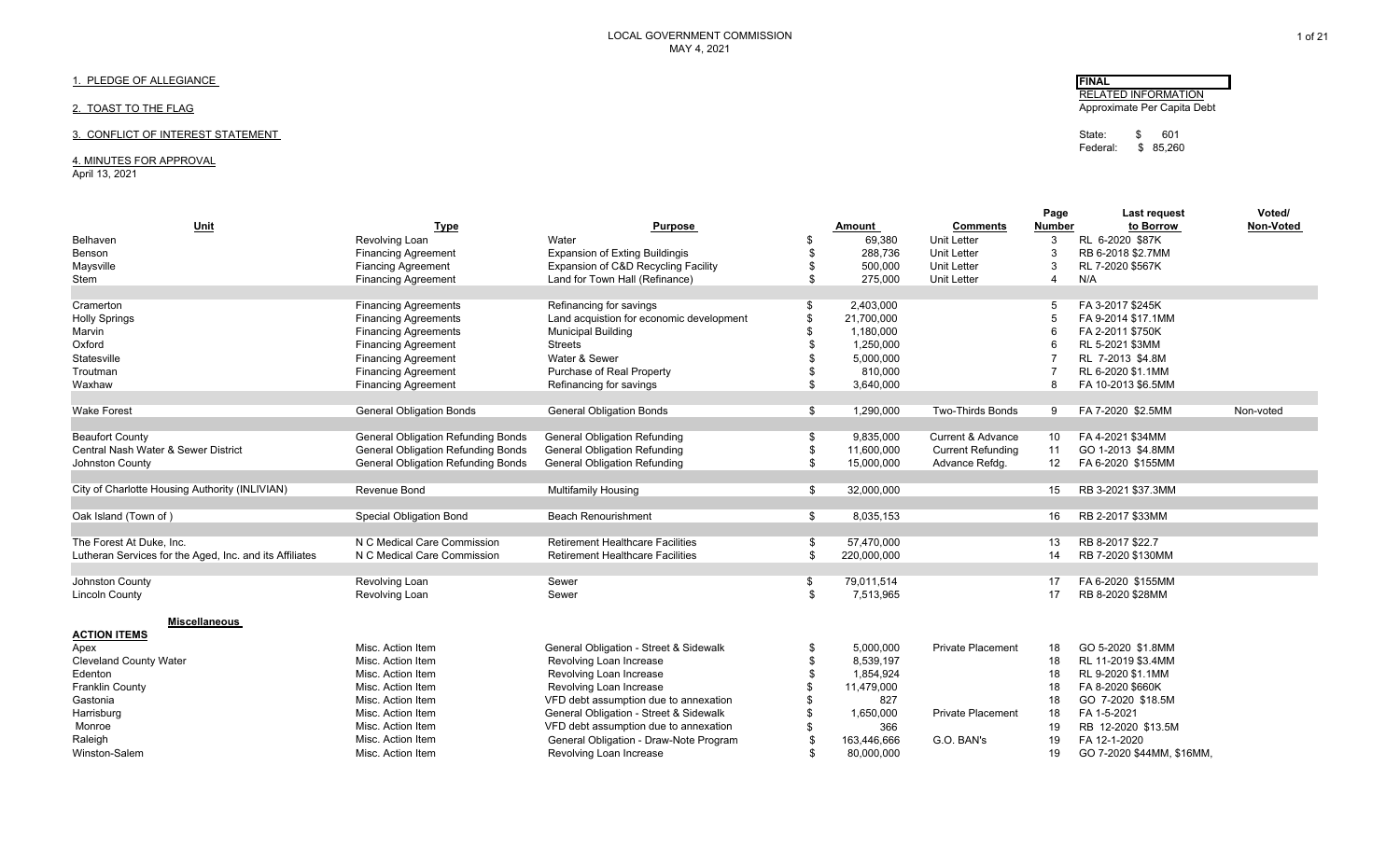| <u>Unit</u>                                           | <b>Type</b>                         | <b>Purpose</b>                                       |      | Amount       | <b>Comments</b> | Page<br>Number | Last request<br>to Borrow | Voted/<br>Non-Voted |
|-------------------------------------------------------|-------------------------------------|------------------------------------------------------|------|--------------|-----------------|----------------|---------------------------|---------------------|
| <b>NON-ACTION ITEMS</b><br><b>Black Mountain</b>      | Misc. Non-Action Item               | <b>Rate Modification</b>                             |      | 700,000      |                 | 19             | FA 2-2018 \$1.2MM         |                     |
| Southern Pines                                        | Misc. Non-Action Item               | Rate Modification                                    |      | 4,356,791.65 |                 | 19             | FA 4-2018 \$4.5 MM        |                     |
| <b>UNIT UPDATES:</b>                                  |                                     |                                                      |      |              |                 |                |                           |                     |
| Kingstown Update<br>Kingstown                         | Update only<br>Vote Needed          | Adoption of budget amendment                         |      |              |                 |                |                           |                     |
| Robersonville Update                                  | Update only                         |                                                      |      |              |                 |                |                           |                     |
| Robersonville                                         | Vote Needed                         | Adoption of budget amendment                         |      |              |                 |                |                           |                     |
| Pikeville Update                                      | Update only                         |                                                      |      |              |                 |                |                           |                     |
| Pikeville                                             | Vote Needed                         | Adoption of three budget amendments                  |      |              |                 |                |                           |                     |
| <b>Pikeville Resolution</b>                           | Vote Needed                         | Allowing finance officer to contract for bookkeeping |      |              |                 |                |                           |                     |
| <b>Cliffside Sanitary District</b>                    | Update only                         |                                                      |      |              |                 |                |                           |                     |
| Eureka                                                | Update only                         |                                                      |      |              |                 |                |                           |                     |
| Budget Hearings and special meetings                  | Confirm all dates                   |                                                      |      |              |                 |                |                           |                     |
| Spring Lake Update                                    | Update only                         |                                                      |      |              |                 |                |                           |                     |
| <b>Scotland Neck Update</b>                           | Update only                         |                                                      |      |              |                 |                |                           |                     |
| <b>VUR Distressed Unit Update</b>                     | Update only                         |                                                      |      |              |                 |                |                           |                     |
| Other                                                 |                                     |                                                      |      |              |                 |                |                           |                     |
| <b>Randolph County</b>                                | Rural Healthcare Stabilization Loan | <b>Hospital Facilities</b>                           | - \$ | 12,000,000   |                 | 20             | FA 4-1013 \$39MM          |                     |
| Bald Head Island Transportation Authority             | Revenue Bond                        | Ferry Transportation System                          |      | 59,000,000   |                 | 20             | N/A                       |                     |
| Charlotte-Mecklenburg Hospital Authority (dba Atrium) | Revenue Bond                        | <b>Hospital Facilities</b>                           |      | 126,100,000  |                 | 2 <sup>1</sup> | RB 5-2020 \$500MM         |                     |
| Charlotte-Mecklenburg Hospital Authority (dba Atrium) | Revenue Bond                        | Refinancing - Hospital Facilities                    |      | 600,000,000  |                 | 21             | RB 5-2020 \$500MM         |                     |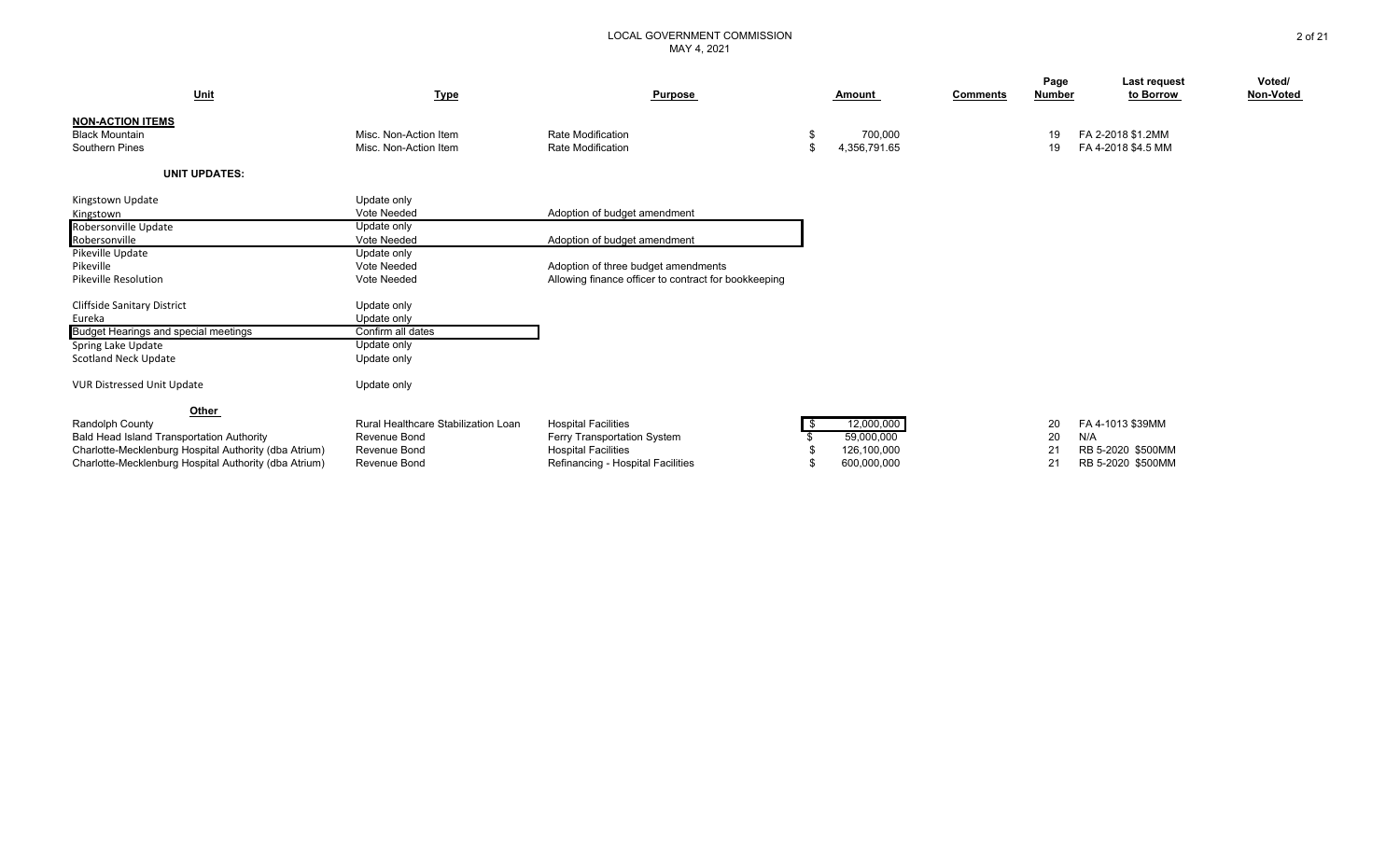|                                                                                                                                                   |                                                                                                                                                                                                                                                                                                                                                                                                                        | PROPOSED ISSUE IS<br>NECESSARY AND                                                                                            | ADEQUATE NOT                                                | <b>DEBT</b>                                                                                                                                                                                                                                                                                                                                                                                                                                                                                                                                                                                                                                                                                                                                                                                                                                                                    | <b>FEASIBILITY/</b>                                                                                                                                                                                         | <b>TERMS/OTHER INFORMATION</b>                                                                                                         |                                                                                                                                       |                                               |                                       |
|---------------------------------------------------------------------------------------------------------------------------------------------------|------------------------------------------------------------------------------------------------------------------------------------------------------------------------------------------------------------------------------------------------------------------------------------------------------------------------------------------------------------------------------------------------------------------------|-------------------------------------------------------------------------------------------------------------------------------|-------------------------------------------------------------|--------------------------------------------------------------------------------------------------------------------------------------------------------------------------------------------------------------------------------------------------------------------------------------------------------------------------------------------------------------------------------------------------------------------------------------------------------------------------------------------------------------------------------------------------------------------------------------------------------------------------------------------------------------------------------------------------------------------------------------------------------------------------------------------------------------------------------------------------------------------------------|-------------------------------------------------------------------------------------------------------------------------------------------------------------------------------------------------------------|----------------------------------------------------------------------------------------------------------------------------------------|---------------------------------------------------------------------------------------------------------------------------------------|-----------------------------------------------|---------------------------------------|
| UNIT                                                                                                                                              | <b>PROJECT</b>                                                                                                                                                                                                                                                                                                                                                                                                         | <b>EXPEDIENT</b>                                                                                                              | <b>EXCESSIVE</b>                                            | <b>MANAGEMENT</b>                                                                                                                                                                                                                                                                                                                                                                                                                                                                                                                                                                                                                                                                                                                                                                                                                                                              | <b>TAX INCREASE</b>                                                                                                                                                                                         |                                                                                                                                        | PREFERABLE TO A BOND ISSUE                                                                                                            | <b>MARKETABILITY</b>                          |                                       |
| <b>TOWN OF BELHAVEN</b><br>Water<br>\$69,380<br>G.S. 159G-22<br>Revolving Loan                                                                    | Replacement of approximately 3900 feet of 4 inch cast<br>iron water line with 6 inch PVC and ductile iron water line.<br>Approximately 59 services will be reconnected to the<br>replacement line.                                                                                                                                                                                                                     | Necessary and<br>expedient because the<br>present water line is<br>approximately 80 years<br>old.                             | Cost estimates<br>provided by Stroud<br>Engineering, PA.    | The Town received a unit letter due to potential<br>financial weakness in the Water & Sewer Fund as<br>current liabilities exceeded liquid assets within the<br>fund. The Town responded satisfactorily.                                                                                                                                                                                                                                                                                                                                                                                                                                                                                                                                                                                                                                                                       | The projection of net<br>revenues prepared by<br>the unit indicates that<br>future revenues will be<br>adequate to cover the<br>cost of operations and<br>debt service.<br>Water: \$44.80<br>Sewer: \$54.89 | Term: 20 years<br>The rate, as established under<br>this program for the respective<br>loan, State or federal, is not to<br>exceed 4%. | Loan from State of North Carolina                                                                                                     |                                               |                                       |
| <b>TOWN OF BENSON</b><br>\$288.736<br><b>Municipal Building</b><br>G.S. 160A-20<br>Installment Purchase Contract<br><b>Private Placement</b>      | This project consists of the remodel of an existing building<br>that will be used to house the Public Works, Water/Sewer<br>and Electric Departments. The building is also in need of<br>sprinkler systems.<br>Sources:<br>Bank Loan:<br>\$288,736<br><b>Total Sources:</b><br>\$288,736<br>Uses:<br><b>Construction Cost:</b><br>\$130,496<br>Other Legal/Fiscal Cost<br>\$158,240<br><b>Total Uses:</b><br>\$288,736 | Necessary and<br>expedient for space<br>to adequately serve<br>the citizens of the Town.                                      | Bids in hand.                                               | The Town received a unit letter due to the Auditor<br>reporting that the Town's 2010 Revenue Bonds<br>require that the system maintain a 110% coverage<br>ratio of net revenues over debt service. The<br>revenue coverage calculation indicates actual coverage<br>of 28.68%. Also, analysis indicates that cash<br>used by operating activities in the Water and Sewer<br>fund totaled \$260,006. Operating activities provided<br>no cash to pay the required principal payments<br>(\$250,386) and interest expense (\$106,964). Lastly, the<br>budgetary reports for the General Fund and Water and<br>Sewer Fund show expenditures that exceeded the<br>amounts authorized by the budget. This indicates that<br>the preaudit process required by G.S. 159-28 is not<br>functioning properly. The Town provided a response<br>that was satisfactory to the Fiscal staff. | No tax increase is<br>anticipated. General<br>Fund revenues will<br>provide for debt service.                                                                                                               | Bank:<br>Approval Rate:<br>Term:<br>Market Rate:<br>Payment:<br><b>S&amp;P:</b><br>Moody's:<br>of G.O. Bonds                           | <b>Truist Bank</b><br>2.14%<br>12 Years<br>2.40%<br>Annually<br>N/A<br>N/A<br>Installment purchase contract is more timely than issue |                                               |                                       |
|                                                                                                                                                   |                                                                                                                                                                                                                                                                                                                                                                                                                        |                                                                                                                               |                                                             |                                                                                                                                                                                                                                                                                                                                                                                                                                                                                                                                                                                                                                                                                                                                                                                                                                                                                |                                                                                                                                                                                                             |                                                                                                                                        | To Property                                                                                                                           | Debt Ratios-Excluding Enterprise Funds<br>Per |                                       |
| Purpose                                                                                                                                           | <b>Estimated Census</b><br>Amount                                                                                                                                                                                                                                                                                                                                                                                      | <b>Public Hearing</b>                                                                                                         | <b>Bonds Authorized</b><br>& Unissued                       | Assessed<br>Valuation                                                                                                                                                                                                                                                                                                                                                                                                                                                                                                                                                                                                                                                                                                                                                                                                                                                          | <b>Existing Debt Excluding</b><br><b>Enterprise Funds</b>                                                                                                                                                   | Tax Rate                                                                                                                               | Values<br>Before                                                                                                                      | Capita<br>After<br>Before                     | After                                 |
| <b>Municipal Building</b>                                                                                                                         | 4,078 \$<br>288,736                                                                                                                                                                                                                                                                                                                                                                                                    | 3/25/2021                                                                                                                     |                                                             | \$339.669.052                                                                                                                                                                                                                                                                                                                                                                                                                                                                                                                                                                                                                                                                                                                                                                                                                                                                  | 5.638.081                                                                                                                                                                                                   | \$0.530                                                                                                                                | 1.66%                                                                                                                                 | $1.74\%$ \$<br>Johnston Co.                   | 1,383<br>1.453<br>- \$<br>1,424<br>-S |
| <b>TOWN OF MAYSVILLE</b><br>\$500,000<br><b>Economic Development</b><br>G.S. 160A-20<br>Installment Purchase Contract<br><b>Private Placement</b> | The Town will provide a loan to a local business through<br>USDA Rural and Economic Development Loan & Grant<br>Program (REDLG). The business will use the loan<br>proceeds to expand its recycling facility with a new<br>construction and demolition landfill cell.                                                                                                                                                  | Necessary and<br>expedient to promote<br>the town's economic<br>development by<br>expansion of the C&D<br>Recycling facility. | Cost estimates<br>provided by Green<br>Recycling Solutions. | The Town received a unit letter due to the Auditor<br>noting internal control deficiencies, including<br>segregation of duties, posting of journal entries, &<br>untimely bank reconciliations. Fiscal staff<br>noted a sign of potential financial weakness in the<br>Water and Sewer Fund and financial statements<br>have been received late in the past. The town<br>provided a response that was satisfactory to<br>Fiscal staff.                                                                                                                                                                                                                                                                                                                                                                                                                                         | No tax increase is<br>anticipated. General<br>Fund revenues will<br>provide for debt service.                                                                                                               | Bank:<br>Approval Rate:<br>Term:<br>Market Rate:<br>Payment:<br><b>S&amp;P:</b><br>Moody's:                                            | $0.00\%$<br>10 Years<br>2.25%<br>Annually<br>N/A<br>N/A<br>Installment purchase contract is more timely than issue                    | Jones-Onslow Electric Membership Corporation  |                                       |
|                                                                                                                                                   |                                                                                                                                                                                                                                                                                                                                                                                                                        |                                                                                                                               |                                                             |                                                                                                                                                                                                                                                                                                                                                                                                                                                                                                                                                                                                                                                                                                                                                                                                                                                                                |                                                                                                                                                                                                             | of G.O. Bonds                                                                                                                          |                                                                                                                                       | Debt Ratios-Excluding Enterprise Funds        |                                       |
|                                                                                                                                                   |                                                                                                                                                                                                                                                                                                                                                                                                                        |                                                                                                                               | <b>Bonds Authorized</b>                                     | Assessed                                                                                                                                                                                                                                                                                                                                                                                                                                                                                                                                                                                                                                                                                                                                                                                                                                                                       | <b>Existing Debt Excluding</b>                                                                                                                                                                              |                                                                                                                                        | To Property<br>Values                                                                                                                 | Per<br>Capita                                 |                                       |
| Purpose                                                                                                                                           | <b>Estimated Census</b><br>Amount                                                                                                                                                                                                                                                                                                                                                                                      | <b>Public Hearing</b>                                                                                                         | & Unissued                                                  | Valuation                                                                                                                                                                                                                                                                                                                                                                                                                                                                                                                                                                                                                                                                                                                                                                                                                                                                      | <b>Enterprise Funds</b>                                                                                                                                                                                     | Tax Rate                                                                                                                               | Before                                                                                                                                | After<br>Before                               | After                                 |
| Economic Development                                                                                                                              | $1.050$ \$<br>500,000                                                                                                                                                                                                                                                                                                                                                                                                  | 11/19/2020 \$                                                                                                                 |                                                             | \$51.347.225                                                                                                                                                                                                                                                                                                                                                                                                                                                                                                                                                                                                                                                                                                                                                                                                                                                                   | 1.060.000                                                                                                                                                                                                   | \$0.510                                                                                                                                | 2.06%                                                                                                                                 | $3.04\%$ \$<br>Jones County                   | 1.486<br>1,010<br>- \$<br>1,200<br>-S |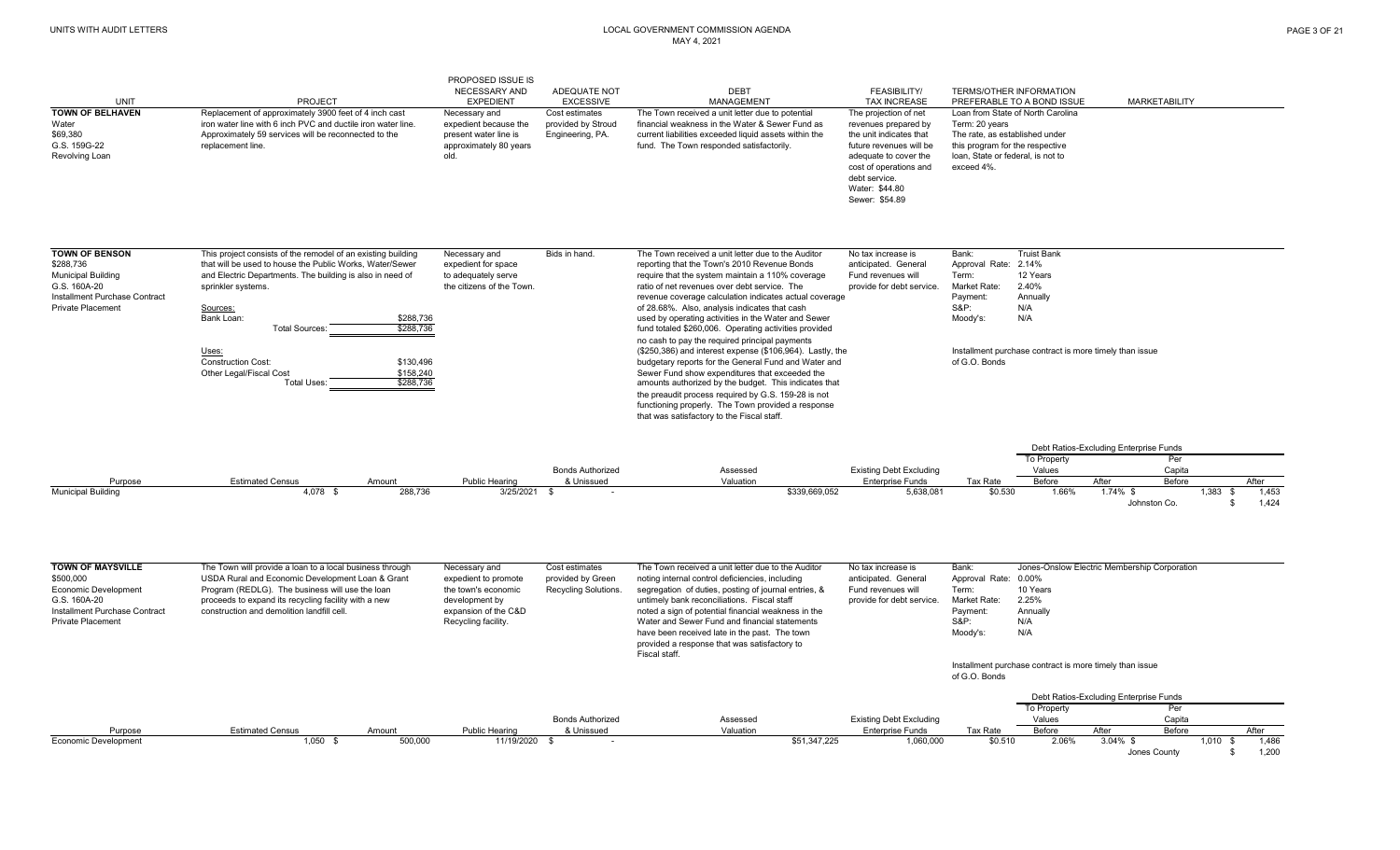| Refinancing                                   | 638                                                            | 275,000 | 12/2/2019 \$                                    |                         | \$73,260,889                                                                                                   | 27,500                         | \$0.450                        | 0.04%                 | $0.41\%$ \$                                             |                      | 474<br>43 |
|-----------------------------------------------|----------------------------------------------------------------|---------|-------------------------------------------------|-------------------------|----------------------------------------------------------------------------------------------------------------|--------------------------------|--------------------------------|-----------------------|---------------------------------------------------------|----------------------|-----------|
| Purpose                                       | <b>Estimated Census</b>                                        | Amount  | <b>Public Hearing</b>                           | & Unissued              | Valuation                                                                                                      | <b>Enterprise Funds</b>        | <b>Tax Rate</b>                | Before                | After                                                   | Before               | After     |
|                                               |                                                                |         |                                                 | <b>Bonds Authorized</b> | Assessed                                                                                                       | <b>Existing Debt Excluding</b> |                                | To Property<br>Values |                                                         | Per<br>Capita        |           |
|                                               |                                                                |         |                                                 |                         |                                                                                                                |                                |                                |                       | Debt Ratios-Excluding Enterprise Funds                  |                      |           |
|                                               |                                                                |         | heart of downtown Stem.                         |                         |                                                                                                                |                                |                                |                       |                                                         |                      |           |
|                                               |                                                                |         | development of a vital<br>parcel of land in the |                         |                                                                                                                |                                | of G.O. Bonds                  |                       | Installment purchase contract is more timely than issue |                      |           |
|                                               |                                                                |         | the use and potential                           |                         |                                                                                                                |                                |                                |                       |                                                         |                      |           |
| Private placement                             |                                                                |         | Town of Stem control of                         |                         |                                                                                                                |                                | S&P Moody's : N/A              |                       |                                                         |                      |           |
| G.S. 160A-20<br>Installment Purchase Contract | of future development of the downtown district.                |         | improvements of the<br>property will give the   |                         | 12/19/2019. The Town also provided a response to<br>the Unit letter that was satisfactory to the Fiscal staff. | provide for debt service.      | Market Rate:<br>Payment:       | 2.25%<br>Semi-Annual  |                                                         |                      |           |
| Refinance                                     | remove dilapidated buildings and regain control                |         | acquisition and                                 |                         | General Fund. A unit visit was conducted on                                                                    | Fund revenues will             | Term:                          | 10 Years              |                                                         |                      |           |
| \$275,000                                     | reimburse the General Fund. Property purchased to              |         | expedient because the                           | known and certain.      | exceeded amounts authorized by budget in the                                                                   | anticipated. General           | Approval Rate:                 | 2.29%                 |                                                         |                      |           |
| <b>TOWN OF STEM</b>                           | This project consists of the refinanicng of a existing loan to |         | Necessary and                                   | Pay off amount is       | The Town received a unit letter because expenditures                                                           | No tax increase is             | Bank:                          | Union Bank            |                                                         |                      |           |
| UNIT                                          | PROJECT                                                        |         | <b>EXPEDIENT</b>                                | <b>EXCESSIVE</b>        | MANAGEMENT                                                                                                     | <b>TAX INCREASE</b>            | PREFERABLE TO A BOND ISSUE     |                       |                                                         | <b>MARKETABILITY</b> |           |
|                                               |                                                                |         | <b>NECESSARY AND</b>                            | ADEQUATE NOT            | <b>DEBT</b>                                                                                                    | <b>FEASIBILITY/</b>            | <b>TERMS/OTHER INFORMATION</b> |                       |                                                         |                      |           |
|                                               |                                                                |         | PROPOSED ISSUE IS                               |                         |                                                                                                                |                                |                                |                       |                                                         |                      |           |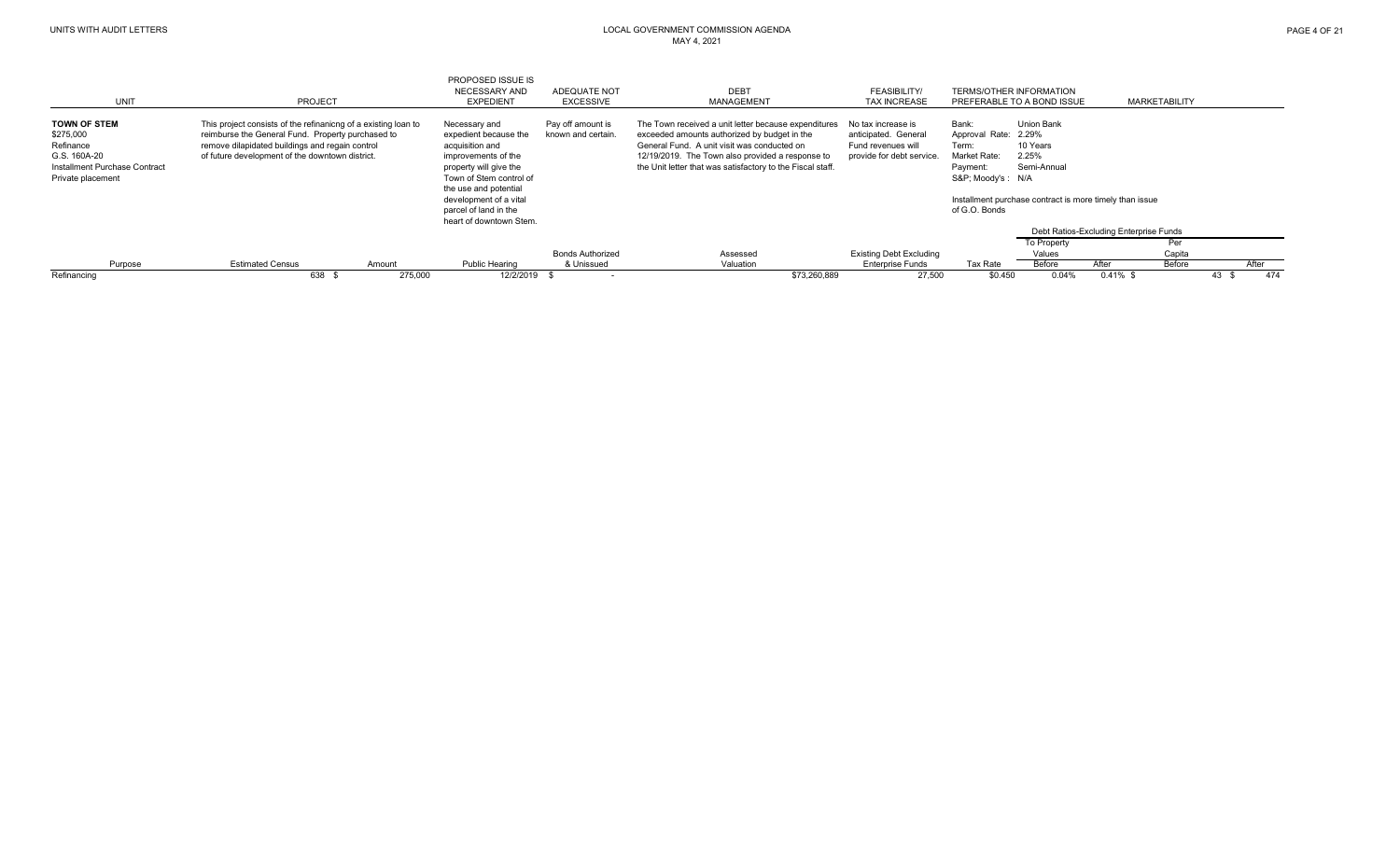|                                                                                                                                                     |                                                                                                                                                                                                                                                                                                                                                                        |                                                       | PROPOSED ISSUE IS                                                                                           |                                                                            |                                            |                                                                                                                                                                                                                                         |                                                                                                         |                                                                                                                                                                  |                   |                                                                             |                |
|-----------------------------------------------------------------------------------------------------------------------------------------------------|------------------------------------------------------------------------------------------------------------------------------------------------------------------------------------------------------------------------------------------------------------------------------------------------------------------------------------------------------------------------|-------------------------------------------------------|-------------------------------------------------------------------------------------------------------------|----------------------------------------------------------------------------|--------------------------------------------|-----------------------------------------------------------------------------------------------------------------------------------------------------------------------------------------------------------------------------------------|---------------------------------------------------------------------------------------------------------|------------------------------------------------------------------------------------------------------------------------------------------------------------------|-------------------|-----------------------------------------------------------------------------|----------------|
|                                                                                                                                                     |                                                                                                                                                                                                                                                                                                                                                                        |                                                       | NECESSARY AND                                                                                               | ADEQUATE NOT                                                               | <b>DEBT</b>                                |                                                                                                                                                                                                                                         | <b>TERMS/OTHER INFORMATION</b>                                                                          |                                                                                                                                                                  |                   |                                                                             |                |
| <b>UNIT</b>                                                                                                                                         | <b>PROJECT</b>                                                                                                                                                                                                                                                                                                                                                         |                                                       | <b>EXPEDIENT</b>                                                                                            | <b>EXCESSIVE</b>                                                           | <b>MANAGEMENT</b>                          | <b>TAX INCREASE</b>                                                                                                                                                                                                                     | PREFERABLE TO A BOND ISSUE                                                                              |                                                                                                                                                                  |                   |                                                                             |                |
| <b>TOWN OF CRAMERTON</b><br>\$2,403,000<br>Refinancing of 3 USDA Loans<br>G.S. 160A-20<br>Installment Purchase Contract<br><b>Private Placement</b> | This proposed project consists of the refinancing of 3<br>USDA Loans, which would result in overall savings with<br>lower interest rates (4.375%, 3.375% and 3.50% to<br>2.99%) and shortened term of 20 years from remaining<br>terms of 28, 30 and 33 years for PublicWorks Facility,<br>TownHall/Police Department and Goat Island notes.<br>Sources:<br>Bank Loan: | 2.403.000                                             | Necessary and expedient<br>to take advantage of savings<br>in the current low interest rate<br>environment. | Payoff amounts are<br>known and certain.                                   | No major deficiences<br>No defaults noted. | No tax increase is<br>anticipated. General<br>Fund revenues will<br>provide for debt service.<br>Total gross savings<br>over the refunding term<br>is \$1,007,072.<br>Original maturity dates<br>will be shortened by<br>8 to 13 years. | Bank:<br>Approval Rate:<br>Term:<br>Market Rate:<br>Payment:<br><b>S&amp;P:</b><br>Moody's:             | <b>Truist Bank</b><br>2.99%<br>20 years<br>2.85%<br>Annually<br>N/A<br>N/A<br>Installment purchase contract is more timely than issue                            |                   |                                                                             |                |
|                                                                                                                                                     | Total Sources: \$<br>Uses:<br>Other Legal/Fiscal Cost:<br>\$<br>Contingency:<br><b>Refinanced Notes:</b><br>-S<br>Total Uses: \$                                                                                                                                                                                                                                       | 2,403,000<br>5.900<br>2,890<br>2,394,210<br>2,403,000 |                                                                                                             |                                                                            |                                            |                                                                                                                                                                                                                                         | of G.O. Bonds                                                                                           |                                                                                                                                                                  |                   |                                                                             |                |
|                                                                                                                                                     |                                                                                                                                                                                                                                                                                                                                                                        |                                                       |                                                                                                             |                                                                            |                                            |                                                                                                                                                                                                                                         |                                                                                                         |                                                                                                                                                                  |                   |                                                                             |                |
|                                                                                                                                                     |                                                                                                                                                                                                                                                                                                                                                                        |                                                       |                                                                                                             |                                                                            |                                            |                                                                                                                                                                                                                                         |                                                                                                         | Debt Ratios-Excluding Enterprise Funds<br>To Property                                                                                                            |                   | Per                                                                         |                |
|                                                                                                                                                     |                                                                                                                                                                                                                                                                                                                                                                        |                                                       |                                                                                                             | <b>Bonds Authorized</b>                                                    | Assessed                                   | <b>Existing Debt Excluding</b>                                                                                                                                                                                                          |                                                                                                         | Values                                                                                                                                                           |                   | Capita                                                                      |                |
| Purpose                                                                                                                                             | <b>Estimated Census</b><br>Amount                                                                                                                                                                                                                                                                                                                                      |                                                       | Public Hearing                                                                                              | & Unissued                                                                 | Valuation                                  | <b>Enterprise Funds</b>                                                                                                                                                                                                                 | <b>Tax Rate</b>                                                                                         | Before                                                                                                                                                           | After             | Before                                                                      | After          |
| Refinancing                                                                                                                                         | 5,607 \$                                                                                                                                                                                                                                                                                                                                                               | 2,403,000                                             | 3/18/2021                                                                                                   | <b>\$</b>                                                                  | \$552,885,684                              | 2,741,000                                                                                                                                                                                                                               | \$0.475                                                                                                 | 0.50%                                                                                                                                                            | $0.50\%$ \$       | 489 \$<br>Gaston County \$                                                  | 489<br>1,867   |
| <b>HOLLY SPRINGS</b>                                                                                                                                | (1) Acquisition of an approximately 150 acre site to convey,                                                                                                                                                                                                                                                                                                           |                                                       | Necessary and                                                                                               | The cost of the land                                                       | No major                                   | No tax increase is                                                                                                                                                                                                                      |                                                                                                         |                                                                                                                                                                  |                   | Structure: Straight line amortization with annual principal and semi-annual |                |
| \$21,700,000<br><b>Limited Obligation Bonds</b><br>Series 2020<br>160A-20                                                                           | as part of an economic development incentive package,<br>to FUJIFILM Diosynth Biotechnologies to construct the<br>largest end to end cell culture CDMO biopharmaceutical<br>manufacturing facility in North America. Phase I of the                                                                                                                                    |                                                       | expedient for job creation<br>and economic development<br>for the Town and region.                          | has been<br>substantiated through<br>an appraisal provided<br>by the town. | deficiencies. No<br>defaults noted.        | required. Debt service<br>will be paid with<br>various revenues to<br>the capital investment                                                                                                                                            | interest payments.<br><b>Expected Rate:</b>                                                             | Expected Ratings: S&P: AA, Moody's: Aa3;                                                                                                                         |                   |                                                                             |                |
| <b>Installment Contract</b><br>Public Offering                                                                                                      | project will include a \$2 billion dollar investment and the<br>creation of 725 jobs. (2) Improvements to Town Hall.                                                                                                                                                                                                                                                   |                                                       |                                                                                                             |                                                                            |                                            | fund.                                                                                                                                                                                                                                   | <b>Effective Interest Cost:</b><br>Expected Underwriters Fee/\$1,000:                                   |                                                                                                                                                                  |                   | 1.970%<br>\$6.00                                                            |                |
|                                                                                                                                                     | <b>Expected Sources and Uses of Funds:</b><br>Sources:<br>Par Amount of Bonds:                                                                                                                                                                                                                                                                                         |                                                       |                                                                                                             |                                                                            |                                            |                                                                                                                                                                                                                                         | <b>APPROVALS</b><br>Amount Not To Exceed:<br>Approval rate not to exceed:<br>Final Maturity not beyond: |                                                                                                                                                                  |                   | \$21,700,000<br>3.000%<br>2041                                              |                |
|                                                                                                                                                     | \$<br>Premium<br>-\$<br>-\$<br><b>Total Sources</b><br>Uses:                                                                                                                                                                                                                                                                                                           | 18,480,000<br>3,237,834<br>21,717,834                 |                                                                                                             |                                                                            |                                            |                                                                                                                                                                                                                                         |                                                                                                         | <b>FINANCING TEAM</b><br>Bond Counsel: Sanford Holshouser LLP<br>Underwriter: PNC Capital Markets LLC<br>Underwriter's Counsel: Parker Poe Adams & Bernstein LLP |                   |                                                                             |                |
|                                                                                                                                                     | <b>Project Funds</b><br><b>Land Purchase</b><br>\$<br><b>Town Hall</b><br>\$                                                                                                                                                                                                                                                                                           | 21,000,000<br>305,000                                 |                                                                                                             |                                                                            |                                            |                                                                                                                                                                                                                                         | Trustee: U.S. Bank N.A.                                                                                 | Financial Advisor: DEC Associates Inc.                                                                                                                           |                   |                                                                             |                |
|                                                                                                                                                     | <b>Issuance Costs</b><br>\$<br><b>Underwriters Discount</b><br>\$<br>-S<br><b>Total Uses</b>                                                                                                                                                                                                                                                                           | 301,954<br>110.880<br>21,717,834                      |                                                                                                             |                                                                            |                                            |                                                                                                                                                                                                                                         | <b>Bonds</b>                                                                                            | Limited Obligation Bond structure is more timely and feasible than G.O.<br>Debt Ratios-Excluding Enterprise Funds                                                |                   |                                                                             |                |
|                                                                                                                                                     |                                                                                                                                                                                                                                                                                                                                                                        |                                                       |                                                                                                             |                                                                            |                                            |                                                                                                                                                                                                                                         |                                                                                                         | To Property                                                                                                                                                      |                   | Per                                                                         |                |
|                                                                                                                                                     |                                                                                                                                                                                                                                                                                                                                                                        |                                                       |                                                                                                             | <b>Bonds Authorized</b>                                                    | Assessed                                   | <b>Existing Debt Excluding</b>                                                                                                                                                                                                          |                                                                                                         | Values                                                                                                                                                           |                   | Capita                                                                      |                |
| Purpose<br><b>Land Acquisition</b>                                                                                                                  | <b>Estimated Census</b><br>Amount<br>41,502 \$                                                                                                                                                                                                                                                                                                                         |                                                       | <b>Public Hearing</b><br>4/6/2021                                                                           | & Unissued<br>48,000,000<br>\$                                             | Valuation<br>6,373,768,403                 | <b>Enterprise Funds</b><br>33,852,202                                                                                                                                                                                                   | Tax Rate<br>\$0.4216                                                                                    | Before<br>1.28%                                                                                                                                                  | After<br>1.62% \$ | Before                                                                      | After<br>2,495 |
| <b>Municipal Building</b>                                                                                                                           | - \$<br>$\sqrt{3}$                                                                                                                                                                                                                                                                                                                                                     | 21,389,345<br>310,655<br>21,700,000                   |                                                                                                             |                                                                            | \$                                         | - \$                                                                                                                                                                                                                                    |                                                                                                         |                                                                                                                                                                  |                   | $1,972$ \$<br>Wake Co.<br>\$                                                | 3,083          |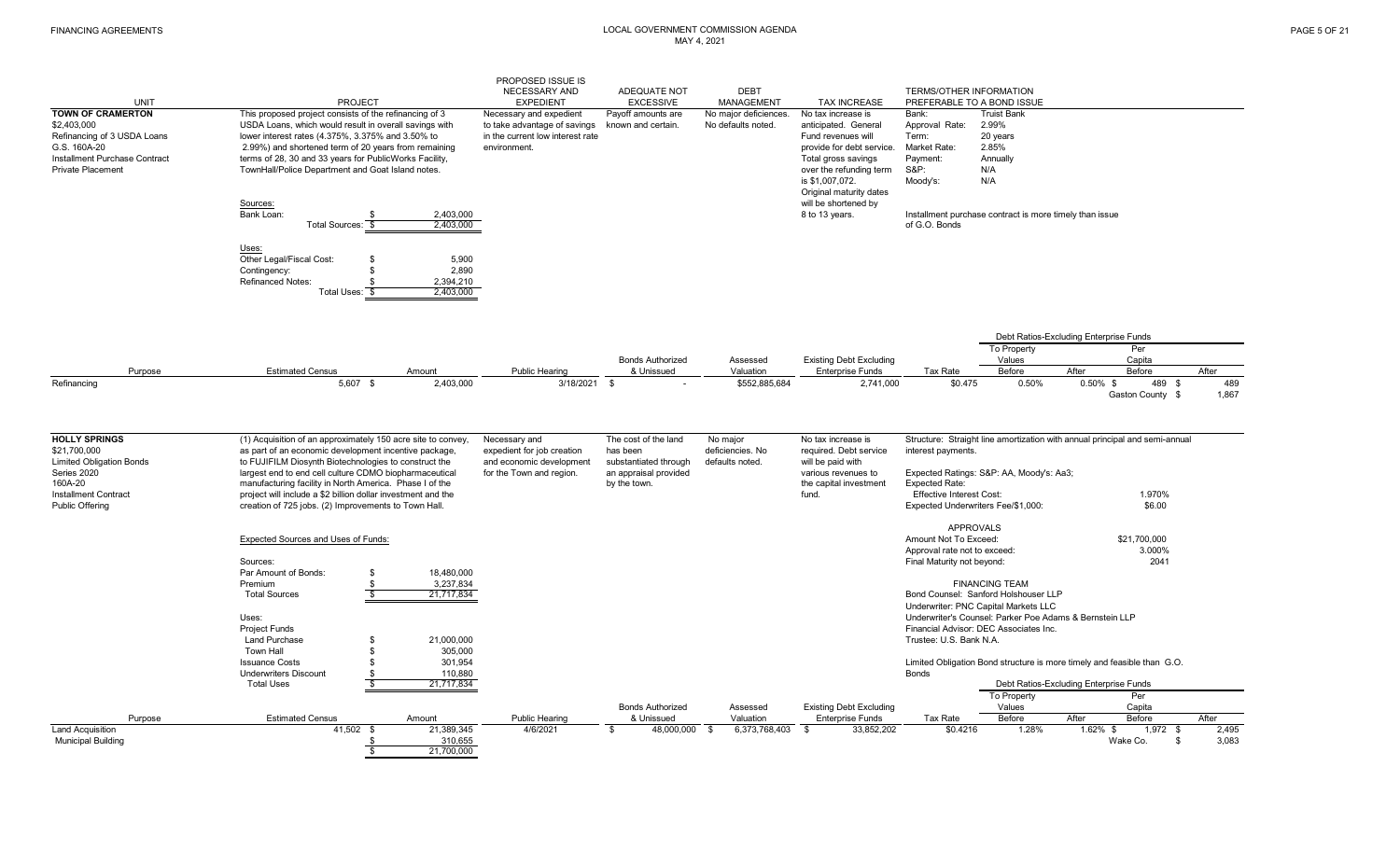|                             |                                                  |           | PROPOSED ISSUE IS      |                         |                    |                                |                                                                      |                                        |             |                 |       |
|-----------------------------|--------------------------------------------------|-----------|------------------------|-------------------------|--------------------|--------------------------------|----------------------------------------------------------------------|----------------------------------------|-------------|-----------------|-------|
|                             |                                                  |           | NECESSARY AND          | ADEQUATE NOT            | <b>DEBT</b>        |                                | <b>TERMS/OTHER INFORMATION</b>                                       |                                        |             |                 |       |
| <b>UNIT</b>                 | PROJECT                                          |           | <b>EXPEDIENT</b>       | <b>EXCESSIVE</b>        | MANAGEMENT         | <b>TAX INCREASE</b>            | PREFERABLE TO A BOND ISSUE                                           |                                        |             |                 |       |
| <b>VILLAGE OF MARVIN</b>    | Construction of a new 6000 square foot           |           | Necessary and          | Bid is in hand.         | No deficiencies or | No tax increase is             | Bank:                                                                |                                        |             | Truist          |       |
| \$1,180,000                 | Village Hall on land already owned by the        |           | expedient to alleviate |                         | defaults noted.    | required. Debt service         | Amount                                                               |                                        |             | 1,180,000<br>\$ |       |
| Village Hall                | Village. The current Village Hall is leased from |           | the village of space   |                         |                    | will be paid with              | Approval Rate:                                                       |                                        |             | 2.380%          |       |
| 160A-20                     | a neighboring church.                            |           | constraints and        |                         |                    | revenues to the                | Term (years):                                                        |                                        |             | 15              |       |
| <b>Installment Contract</b> |                                                  |           | increaser office and   |                         |                    | General Fund.                  | Market Rate:                                                         |                                        |             | 2.300%          |       |
| <b>Private Placement</b>    |                                                  |           | storage space.         |                         |                    |                                | Structure: Annual principal and semi annual interest payments.       |                                        |             |                 |       |
|                             | <b>Expected Sources and Uses of Funds:</b>       |           |                        |                         |                    |                                | Bank placement will not be rated. Current G.O. ratings:              |                                        |             |                 |       |
|                             |                                                  |           |                        |                         |                    |                                | S&P                                                                  |                                        |             |                 | N/A   |
|                             | Uses:                                            |           |                        |                         |                    |                                | Moody's:                                                             |                                        |             |                 | N/A   |
|                             | Loan Proceeds                                    | 1,180,000 |                        |                         |                    |                                |                                                                      | <b>FINANCING TEAM</b>                  |             |                 |       |
|                             | <b>Total Sources</b>                             | 1,180,000 |                        |                         |                    |                                | Bond Counsel: Parker Poe Adams & Bernstein LLP                       |                                        |             |                 |       |
|                             |                                                  |           |                        |                         |                    |                                | Financial Advisor: First Tryon Advisors                              |                                        |             |                 |       |
|                             | Uses:                                            |           |                        |                         |                    |                                | Bank Counsel: Pope Flynn                                             |                                        |             |                 |       |
|                             | Project Fund                                     | 1,133,000 |                        |                         |                    |                                |                                                                      |                                        |             |                 |       |
|                             | Cost of Issuance                                 | 47,000    |                        |                         |                    |                                | Installment purchase structure is more timely and feasible than G.O. |                                        |             |                 |       |
|                             | <b>Total Uses</b>                                | 1,180,000 |                        |                         |                    |                                | <b>Bonds</b>                                                         |                                        |             |                 |       |
|                             |                                                  |           |                        |                         |                    |                                |                                                                      | Debt Ratios-Excluding Enterprise Funds |             |                 |       |
|                             |                                                  |           |                        |                         |                    |                                |                                                                      | To Property                            |             | Per             |       |
|                             |                                                  |           |                        | <b>Bonds Authorized</b> | Assessed           | <b>Existing Debt Excluding</b> |                                                                      | Values                                 |             | Capita          |       |
| Purpose                     | <b>Estimated Census</b>                          | Amount    | <b>Public Hearing</b>  | & Unissued              | Valuation          | <b>Enterprise Funds</b>        | Tax Rate                                                             | Before                                 | After       | Before          | After |
| <b>Municipal Building</b>   | $6,553$ \$                                       | 1,180,000 | 3/10/2021              |                         | 1,228,006,000      |                                | \$0.0600                                                             | $0.00\%$                               | $0.10\%$ \$ |                 | 180   |
|                             |                                                  |           |                        |                         |                    |                                |                                                                      |                                        |             | Union Co.       | 2,093 |
|                             |                                                  |           |                        |                         |                    |                                |                                                                      |                                        |             |                 |       |

| <b>CITY OF OXFORD</b>         | This project consists of street improvements and repairs to | Necessary and expedient                           | The project will be      | No major deficiences. | No tax increase is             | Bank:           | <b>Truist Bank</b>                                      |             |               |       |       |
|-------------------------------|-------------------------------------------------------------|---------------------------------------------------|--------------------------|-----------------------|--------------------------------|-----------------|---------------------------------------------------------|-------------|---------------|-------|-------|
| \$1,250,000                   | the City.                                                   | because roads get                                 | executed as part of      | No defaults noted.    | anticipated. General           | Approval Rate:  | 2.14%                                                   |             |               |       |       |
| <b>Street Resurfacing</b>     |                                                             | exponentially worse with time                     | periodic street repaving |                       | Fund revenues will             | Term:           | 10 years                                                |             |               |       |       |
| G.S. 160A-20                  |                                                             | when the conditions fall below by NCDOT which has |                          |                       | provide for debt service.      | Market Rate:    | 1.80%                                                   |             |               |       |       |
| Installment Purchase Contract |                                                             | satisfactory or fair and as a                     | provided cost estimates  |                       |                                | Payment:        | Annually                                                |             |               |       |       |
| <b>Private Placement</b>      |                                                             | result become exponentially                       | as part of the MOU       |                       |                                | <b>S&amp;P:</b> | N/A                                                     |             |               |       |       |
|                               |                                                             | more expensive to repair.                         | between the City and     |                       |                                | Moody's:        | N/A                                                     |             |               |       |       |
|                               |                                                             |                                                   | NCDOT. Bids will be      |                       |                                |                 |                                                         |             |               |       |       |
|                               |                                                             |                                                   | received in May.         |                       |                                |                 |                                                         |             |               |       |       |
|                               |                                                             |                                                   |                          |                       |                                |                 | Installment purchase contract is more timely than issue |             |               |       |       |
|                               |                                                             |                                                   |                          |                       |                                |                 | Debt Ratios-Excluding Enterprise Funds                  |             |               |       |       |
|                               |                                                             |                                                   |                          |                       |                                |                 | To Property                                             |             | Per           |       |       |
|                               |                                                             |                                                   | <b>Bonds Authorized</b>  | Assessed              | <b>Existing Debt Excluding</b> |                 | Values                                                  |             | Capita        |       |       |
| Purpose                       | <b>Estimated Census</b><br>Amount                           | <b>Public Hearing</b>                             | & Unissued               | Valuation             | <b>Enterprise Funds</b>        | Tax Rate        | Before                                                  | After       | Before        | After |       |
| <b>Street</b>                 | 8,721<br>1,250,000                                          | 4/5/2021                                          |                          | \$572,326,719         | 19,620,748                     | \$0.64          | 3.43%                                                   | $3.65\%$ \$ | 2.250         | . ა   | 2,393 |
|                               |                                                             |                                                   |                          |                       |                                |                 |                                                         |             | Granville Co. |       | 1,204 |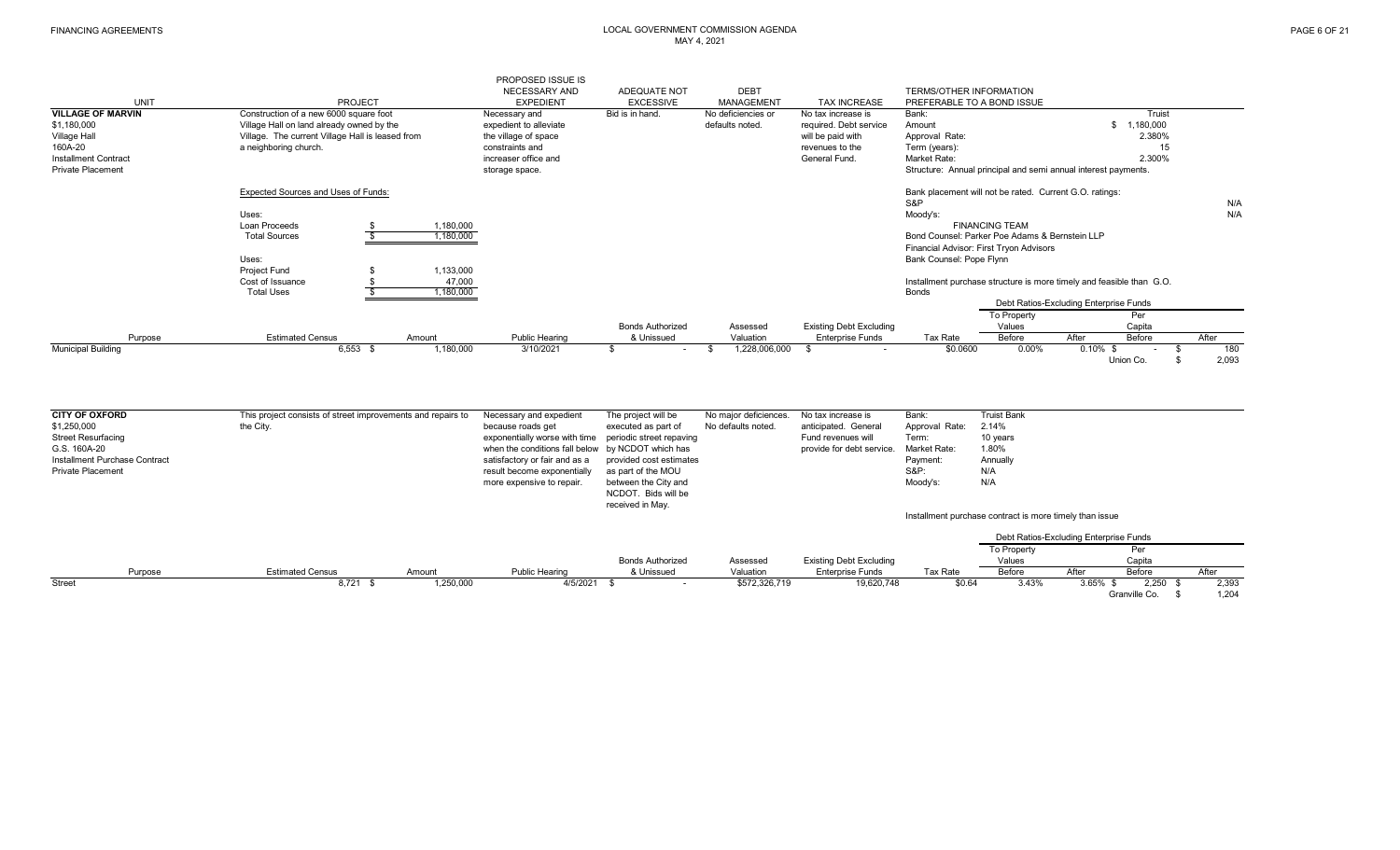|                               |                                             |                        | PROPOSED ISSUE IS           |                         |                        |                                                |                            |                                                         |                                           |              |
|-------------------------------|---------------------------------------------|------------------------|-----------------------------|-------------------------|------------------------|------------------------------------------------|----------------------------|---------------------------------------------------------|-------------------------------------------|--------------|
|                               |                                             |                        | NECESSARY AND               | ADEQUATE NOT            | <b>DEBT</b>            |                                                | TERMS/OTHER INFORMATION    |                                                         |                                           |              |
| <b>UNIT</b>                   | PROJECT                                     |                        | <b>EXPEDIENT</b>            | <b>EXCESSIVE</b>        | MANAGEMENT             | <b>TAX INCREASE</b>                            | PREFERABLE TO A BOND ISSUE |                                                         |                                           |              |
| <b>CITY OF STATESVILLE</b>    | Extension of waterline to a commercial park |                        | Necessary and expedient     | Bids in hand.           |                        | No major deficiencies. I The projection of net | Bank:                      | Truist                                                  |                                           |              |
| \$5,000,000                   | and sewer line rehabilitation in two areas. |                        | because the project is      |                         | defaults noted.        | revenues prepared by                           | Approval Rate:             | 2.48%                                                   |                                           |              |
| Water & Sewer                 |                                             |                        | critical for economic       |                         |                        | the unit indicates that                        | Term:                      | 15 Years                                                |                                           |              |
| G.S. 160A-20                  |                                             |                        | development and             |                         |                        | future revenues will be                        | Market Rate:               | 2.10%                                                   |                                           |              |
| <b>Installment Contract</b>   |                                             |                        | rehabilitate deteriorating  |                         |                        | adequate to cover the                          | Payment:                   | Annually                                                |                                           |              |
| <b>Private Placement</b>      | <b>Expected Sources and Uses of Funds</b>   |                        | infrastructure.             |                         |                        | cost of operations and                         |                            |                                                         |                                           |              |
|                               |                                             |                        |                             |                         |                        | debt service.                                  |                            |                                                         |                                           |              |
|                               | Sources:<br>Loan Proceeds:                  |                        |                             |                         |                        | Water: \$27.85<br>Sewer: \$44.75               | S&P: Not Rated             |                                                         |                                           |              |
|                               | Cash Contribution:                          | 5,000,000<br>1,000,000 |                             |                         |                        |                                                | Moody's: Not Rated         |                                                         |                                           |              |
|                               | <b>Total Sources:</b>                       | 6,000,000              |                             |                         |                        |                                                |                            | Installment purchase contract is more timely than issue |                                           |              |
|                               |                                             |                        |                             |                         |                        |                                                | of G.O. Bonds              |                                                         |                                           |              |
|                               | Uses:                                       |                        |                             |                         |                        |                                                |                            |                                                         |                                           |              |
|                               | Project Fund:                               | 6,000,000              |                             |                         |                        |                                                |                            |                                                         |                                           |              |
|                               | \$.<br><b>Total Uses:</b>                   | 6,000,000              |                             |                         |                        |                                                |                            |                                                         |                                           |              |
|                               |                                             |                        |                             |                         |                        |                                                |                            |                                                         |                                           |              |
|                               |                                             |                        |                             |                         |                        |                                                |                            |                                                         |                                           |              |
|                               |                                             |                        |                             |                         |                        |                                                |                            |                                                         | Debt Ratios-Excluding Enterprise Funds    |              |
|                               |                                             |                        |                             |                         |                        |                                                |                            | To Property                                             | Per                                       |              |
|                               |                                             |                        |                             | <b>Bonds Authorized</b> | Assessed               | <b>Existing Debt Excluding</b>                 |                            | Values                                                  | Capita                                    |              |
| Purpose                       | <b>Estimated Census</b>                     | Amount                 | Public Hearing              | & Unissued              | Valuation              | <b>Enterprise Funds</b>                        | Tax Rate                   | Before                                                  | After<br>Before                           | After        |
| <b>Economic Development</b>   | 26,028                                      | \$5,000,000            | 8/3/2020                    | \$                      | 3,266,602,472<br>\$    | 1,950,000<br>- \$                              | \$0.5478                   | 0.06%                                                   | $0.21\%$ \$<br>75 \$<br>Iredell County \$ | 267<br>1,841 |
|                               |                                             |                        |                             |                         |                        |                                                |                            |                                                         |                                           |              |
|                               |                                             |                        |                             |                         |                        |                                                |                            |                                                         |                                           |              |
| <b>TOWN OF TROUTMAN</b>       | This project consists of the purchase of    |                        | Necessary and expedient     | Purchase Price          | No major deficiencies. | No tax increase is                             | Bank:                      | <b>Truist Bank</b>                                      |                                           |              |
| \$810,000                     | real property.                              |                        | because the Town is growing | substantiated           | No defaults noted.     | anticipated. General                           | Approval Rate:             | 2.60%                                                   |                                           |              |
| <b>Property Acquisition</b>   |                                             |                        | rapidly and will need a new | by review of comparable |                        | Fund revenues will                             | Term:                      | 10 Years                                                |                                           |              |
| G.S. 160A-20                  |                                             |                        | Town Hall or Police Station | properties by Town      |                        | provide for debt service.                      | Market Rate:               | 2.25%                                                   |                                           |              |
| Installment Purchase Contract |                                             |                        | in the near future.         | staff.                  |                        |                                                | Payment:                   | Annually                                                |                                           |              |
| <b>Private Placement</b>      | Sources:                                    |                        |                             |                         |                        |                                                | <b>S&amp;P:</b>            | N/A                                                     |                                           |              |
|                               | Bank Loan:                                  | 810,000                |                             |                         |                        |                                                | Moody's:                   | N/A                                                     |                                           |              |
|                               | Total Sources: \$                           | 810,000                |                             |                         |                        |                                                |                            |                                                         |                                           |              |
|                               | Uses:                                       |                        |                             |                         |                        |                                                |                            | Installment purchase contract is more timely than issue |                                           |              |
|                               | Land & Rt.-of-wav:                          | 798,000                |                             |                         |                        |                                                | of G.O. Bonds              |                                                         |                                           |              |
|                               | Other Legal/Fiscal Cost:                    | 12,000                 |                             |                         |                        |                                                |                            |                                                         |                                           |              |
|                               | Total Uses:                                 | 810,000                |                             |                         |                        |                                                |                            |                                                         |                                           |              |
|                               |                                             |                        |                             |                         |                        |                                                |                            |                                                         |                                           |              |

|                           |                         |         |                       |                         |               |                                |          |                    | Debt Ratios-Excluding Enterprise Funds |                       |         |
|---------------------------|-------------------------|---------|-----------------------|-------------------------|---------------|--------------------------------|----------|--------------------|----------------------------------------|-----------------------|---------|
|                           |                         |         |                       |                         |               |                                |          | <b>To Property</b> |                                        | ∽er                   |         |
|                           |                         |         |                       | <b>Bonds Authorized</b> | Assessed      | <b>Existing Debt Excluding</b> |          | Values             |                                        | Capit                 |         |
| Purpose                   | <b>Estimated Census</b> | Amount  | <b>Public Hearing</b> | & Unissued              | Valuation     | Enterprise Funds               | Tax Rate | Before             | Afteı                                  | <b>Before</b>         | After   |
| <b>Municipal Building</b> | 2,884                   | 810,000 | 3/23/2021             |                         | \$569,660,217 | 5,491,327.55                   | \$0.52   | 0.96%              | .11%                                   |                       | 2,185   |
|                           |                         |         |                       |                         |               |                                |          |                    |                                        | <b>Iredell County</b> | $1.84*$ |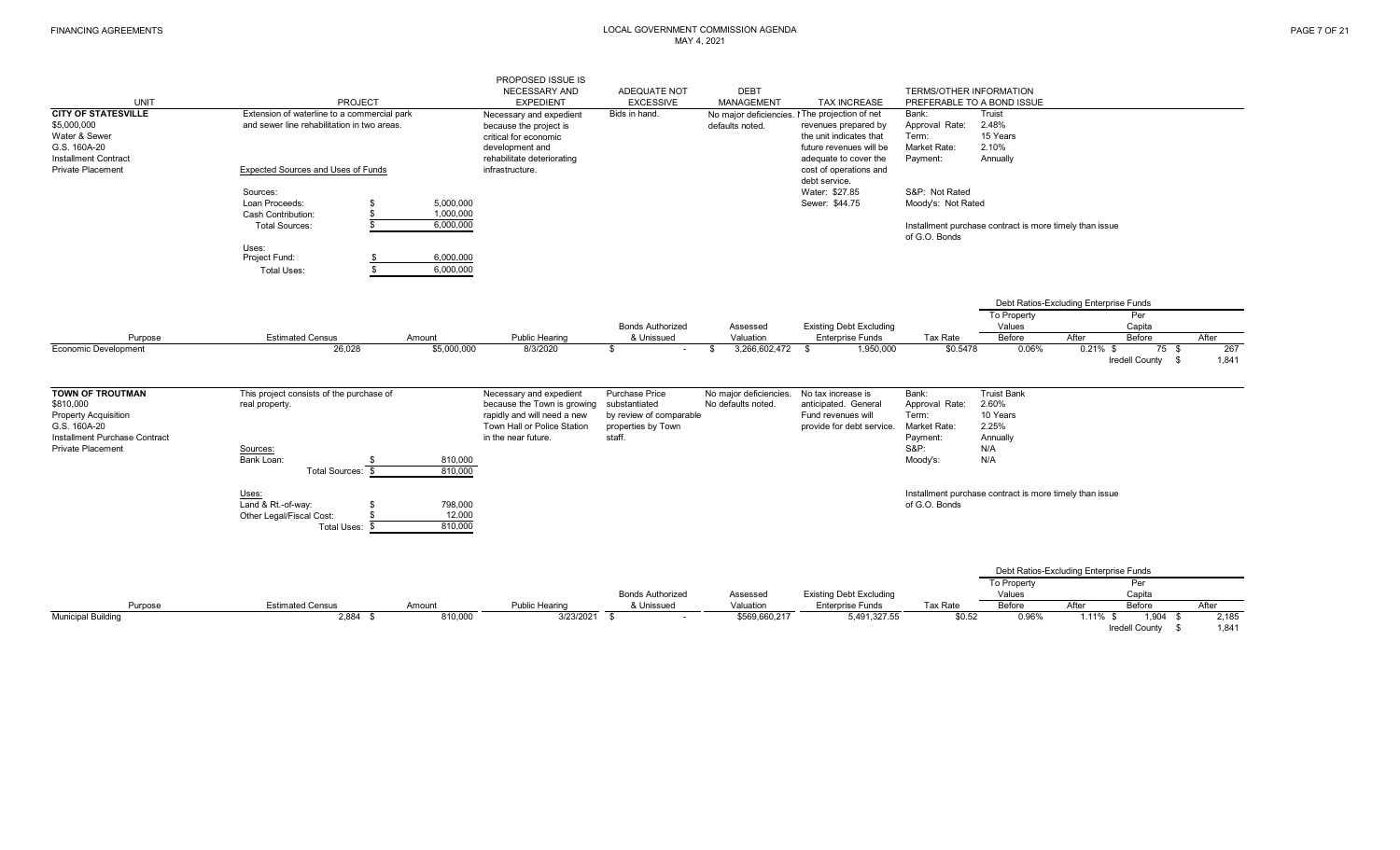| UNIT                        | PROJECT                                                                         |                                  | PROPOSED ISSUE IS<br>NECESSARY AND<br><b>EXPEDIENT</b> | <b>ADEQUATE NOT</b><br><b>EXCESSIVE</b> | <b>DEBT</b><br>MANAGEMENT | <b>TAX INCREASE</b>                                                          | <b>TERMS/OTHER INFORMATION</b><br>PREFERABLE TO A BOND ISSUE                      |                       |                                                                      |             |              |
|-----------------------------|---------------------------------------------------------------------------------|----------------------------------|--------------------------------------------------------|-----------------------------------------|---------------------------|------------------------------------------------------------------------------|-----------------------------------------------------------------------------------|-----------------------|----------------------------------------------------------------------|-------------|--------------|
| <b>TOWN OF WAXHAW</b>       | Refunding of Series 2009 Installment                                            |                                  | Necessary and expedient                                | The payoff amount of                    | No deficiencies or        | No tax increase is                                                           | Bank:                                                                             |                       | Pinnacle Bank                                                        |             |              |
| \$3,700,000                 | loan terms indicate aggregate present value                                     |                                  | to avail the Town of lower                             | IP is current in                        | defaults noted.           | anticipated. Debt                                                            | Amount                                                                            |                       | \$ 3,700,000                                                         |             |              |
| Refunding                   | (NPV) savings of approximately \$111,373 or                                     |                                  | financing costs.                                       | type and known.                         |                           | service for the new                                                          | Approval Rate:                                                                    |                       |                                                                      | 1.380%      |              |
| 160A-20                     | 3 119% of the refunded balance                                                  |                                  |                                                        |                                         |                           | money will be paid                                                           | Term (years):                                                                     |                       |                                                                      |             |              |
| <b>Installment Contract</b> |                                                                                 |                                  |                                                        |                                         |                           | from revenues to the                                                         | Market Rate:                                                                      |                       |                                                                      | 1.250%      |              |
| <b>Private Placement</b>    |                                                                                 |                                  |                                                        |                                         |                           | General Fund. The                                                            | Structure: Monthly principal and interest payments.                               |                       |                                                                      |             |              |
|                             |                                                                                 |                                  |                                                        |                                         |                           | current debt service                                                         | Approximate level realization of savings across the                               |                       |                                                                      |             |              |
|                             | <b>Expected Sources and Uses of Funds:</b>                                      |                                  |                                                        |                                         |                           | for the refundings has<br>been budgeted. If an                               | refunding. The terms have not been extended.                                      |                       |                                                                      |             |              |
|                             | Uses:                                                                           |                                  |                                                        |                                         |                           | NPV savings of                                                               | Bank placement will not be rated. Current G.O. ratings:                           |                       |                                                                      |             |              |
|                             | Loan Proceeds                                                                   | 3,640,000                        |                                                        |                                         |                           | 3.119% is generated, it                                                      | S&P                                                                               |                       | N/A                                                                  |             |              |
|                             | <b>Total Sources</b>                                                            | 3,640,000                        |                                                        |                                         |                           | will result in an                                                            | Moody's:                                                                          |                       | N/A                                                                  |             |              |
|                             | Uses:<br><b>Refunding Escrow</b><br>S<br>Costs of Issuance<br><b>Total Uses</b> | 3,581,106<br>58,894<br>3,640,000 |                                                        |                                         |                           | aggregate average<br>annual savings of<br>approximately<br>\$14,000 per year | Financial Advisor: Davenport & Company LLC<br>Lender's Counsel: Nexsen Pruet PLLC | <b>FINANCING TEAM</b> | Town Attorney: Cranford, Buckly, Schultze, Tomchin, Allen & Buie     |             |              |
|                             |                                                                                 |                                  |                                                        |                                         |                           |                                                                              | <b>Bonds</b>                                                                      |                       | Installment purchase structure is more timely and feasible than G.O. |             |              |
|                             |                                                                                 |                                  |                                                        |                                         |                           |                                                                              |                                                                                   |                       | Debt Ratios-Excluding Enterprise Funds                               |             |              |
|                             |                                                                                 |                                  |                                                        |                                         |                           |                                                                              |                                                                                   | To Property           | Per                                                                  |             |              |
|                             |                                                                                 |                                  |                                                        | <b>Bonds Authorized</b>                 | Assessed                  | <b>Existing Debt Excluding</b>                                               |                                                                                   | Values                | Capita                                                               |             |              |
| Purpose                     | <b>Estimated Census</b>                                                         | Amount                           | <b>Public Hearing</b>                                  | & Unissued                              | Valuation                 | <b>Enterprise Funds</b>                                                      | Tax Rate                                                                          | Before                | After<br>Before                                                      |             | After        |
| <b>Municipal Builiding</b>  | 15,237                                                                          | 3,640,000                        | 4/13/2021                                              |                                         | 2,215,168,605             | 3,678,128<br>- \$                                                            | \$0.385                                                                           | 0.17%                 | $0.17\%$ \$<br>Union Co.                                             | 241<br>- \$ | 241<br>2,093 |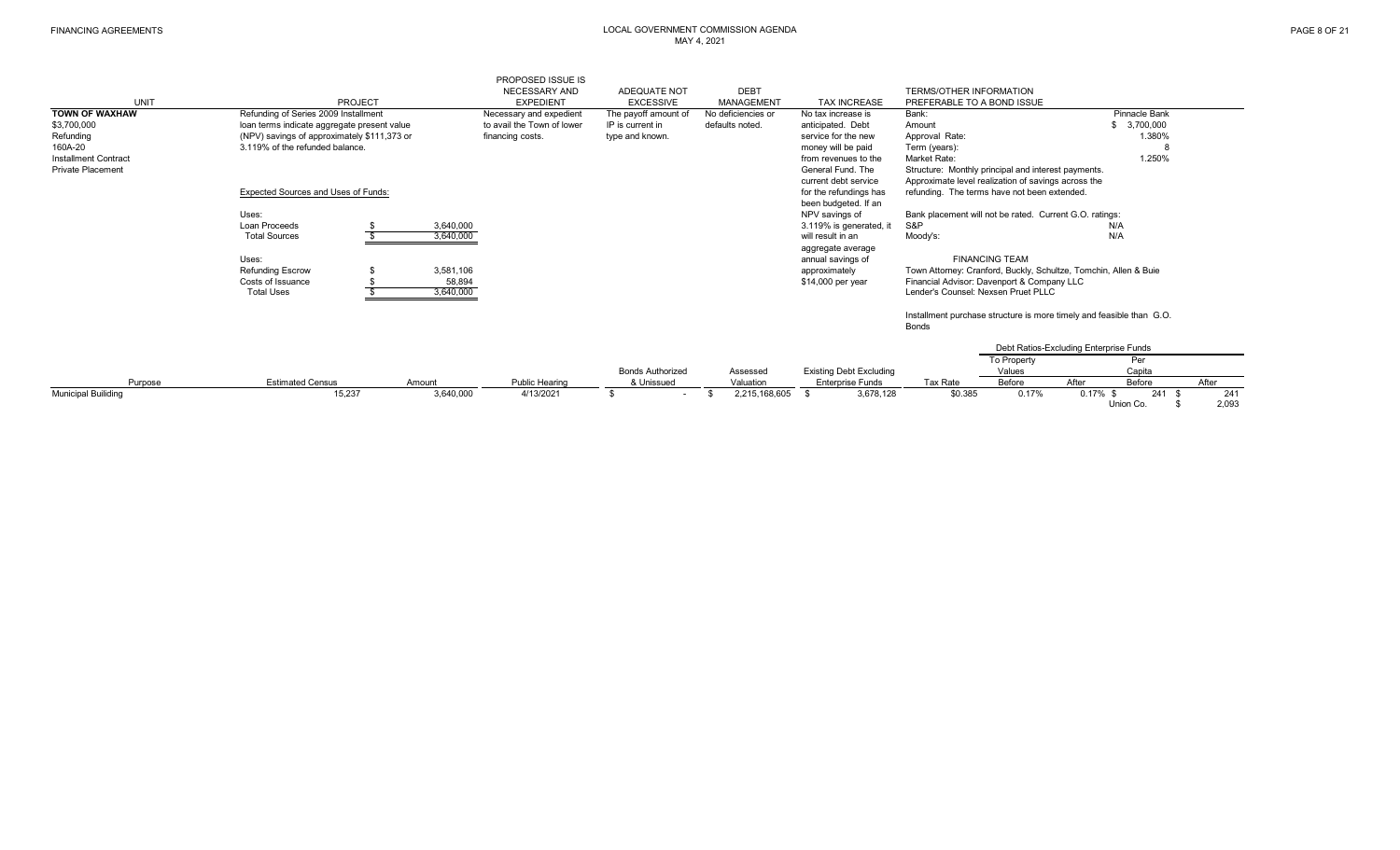|                                 |                                    |                         | PROPOSED ISSUE IS                 |                                         |                                  |                         |                                                              |                    |                                        |                      |
|---------------------------------|------------------------------------|-------------------------|-----------------------------------|-----------------------------------------|----------------------------------|-------------------------|--------------------------------------------------------------|--------------------|----------------------------------------|----------------------|
| <b>UNIT</b>                     | <b>PROJECT</b>                     |                         | NECESSARY AND<br><b>EXPEDIENT</b> | <b>ADEQUATE NOT</b><br><b>EXCESSIVE</b> | <b>DEBT</b><br><b>MANAGEMENT</b> | <b>TAX INCREASE</b>     | <b>TERMS/OTHER INFORMATION</b><br>PREFERABLE TO A BOND ISSUE |                    | <b>MARKETABILITY</b>                   |                      |
| <b>WAKE FOREST, Town of</b>     | To provide funds to pay the costs  |                         | Necessary and expedient           | Cost estimates                          | No major deficiencies.           | A tax rate increase is  | Approvals:                                                   |                    |                                        |                      |
| \$1,290,000                     | of street and sidewalk projects,   |                         | to meet Town needs for            | provided by                             | No defaults noted.               | not anticipated for     | Amount not to exceed: \$1,290,000                            |                    | Moody's:                               | Aa1                  |
| <b>General Obligation Bonds</b> | including construction, extension, |                         | a growing population to           | professional                            |                                  | these bonds.            |                                                              |                    | <b>S&amp;P:</b>                        | AAA                  |
| (Two-thirds net debt reduction) | reconstruction and widening of     |                         | provide adequate streets          | engineers:                              |                                  |                         | Sale: Competitve sale                                        |                    | Fitch                                  | AAA                  |
|                                 | streets and sidewalks to improve   |                         | and sidewalks for safe            | Kimley-Horne,                           |                                  |                         | Sale Date: May 25, 2021                                      |                    | (Expected Ratings)                     |                      |
| <b>Street and Sidewalk</b>      | motorist and pedestrian travel     |                         | movement of vehicles and          | <b>Stewart Engineering</b>              |                                  |                         |                                                              |                    |                                        |                      |
| Improvements                    | throughout the Town, due to        |                         | pedestrians.                      | and WSP USA.                            |                                  |                         | Financing Team:                                              |                    |                                        |                      |
|                                 | increased traffic and development. |                         |                                   |                                         |                                  |                         | Bond Counsel: Womble Bond Dickinson (US) LLP                 |                    |                                        |                      |
|                                 | Proceeds of the Two-Thirds         |                         |                                   |                                         |                                  |                         | Financial Advisor: Davenport & Company LLC                   |                    |                                        |                      |
|                                 | Bonds will supplement other        |                         |                                   |                                         |                                  |                         |                                                              |                    |                                        |                      |
|                                 | Town funds to provide for          |                         |                                   |                                         |                                  |                         |                                                              |                    |                                        |                      |
|                                 | project overruns for the           |                         |                                   |                                         |                                  |                         |                                                              |                    |                                        |                      |
|                                 | various projects.                  |                         |                                   |                                         |                                  |                         |                                                              |                    |                                        |                      |
|                                 |                                    |                         |                                   |                                         |                                  |                         |                                                              |                    |                                        |                      |
|                                 |                                    |                         |                                   |                                         |                                  |                         |                                                              |                    |                                        |                      |
|                                 |                                    |                         |                                   |                                         |                                  |                         |                                                              |                    |                                        |                      |
|                                 |                                    |                         |                                   |                                         |                                  |                         |                                                              |                    | Debt Ratios-Excluding Enterprise Funds |                      |
|                                 |                                    |                         |                                   |                                         |                                  |                         |                                                              | <b>To Property</b> | Per                                    |                      |
|                                 |                                    |                         |                                   | <b>Bonds Authorized</b>                 | Assessed                         | Existing Debt Excluding |                                                              | Values             | Capita                                 |                      |
| Purpose                         | Amount                             | <b>Estimated Census</b> | <b>Election Date</b>              | & Unissued                              | Valuation                        | <b>Enterprise Funds</b> | Tax Rate                                                     | Before<br>After    | Before                                 | After                |
| <b>Streets &amp; Sidewalks</b>  | 1,290,000<br>\$                    | 38,641                  | N/A                               | 6,300,000                               | \$<br>6,787,926,971              | 31,814,754              | 0.4950                                                       | 0.56%<br>0.58%     | \$                                     | 986<br>1,020<br>- 35 |

 $(1)$  Election not required pursuant to G.S. 159-49.

Wake County  $$ 2,010$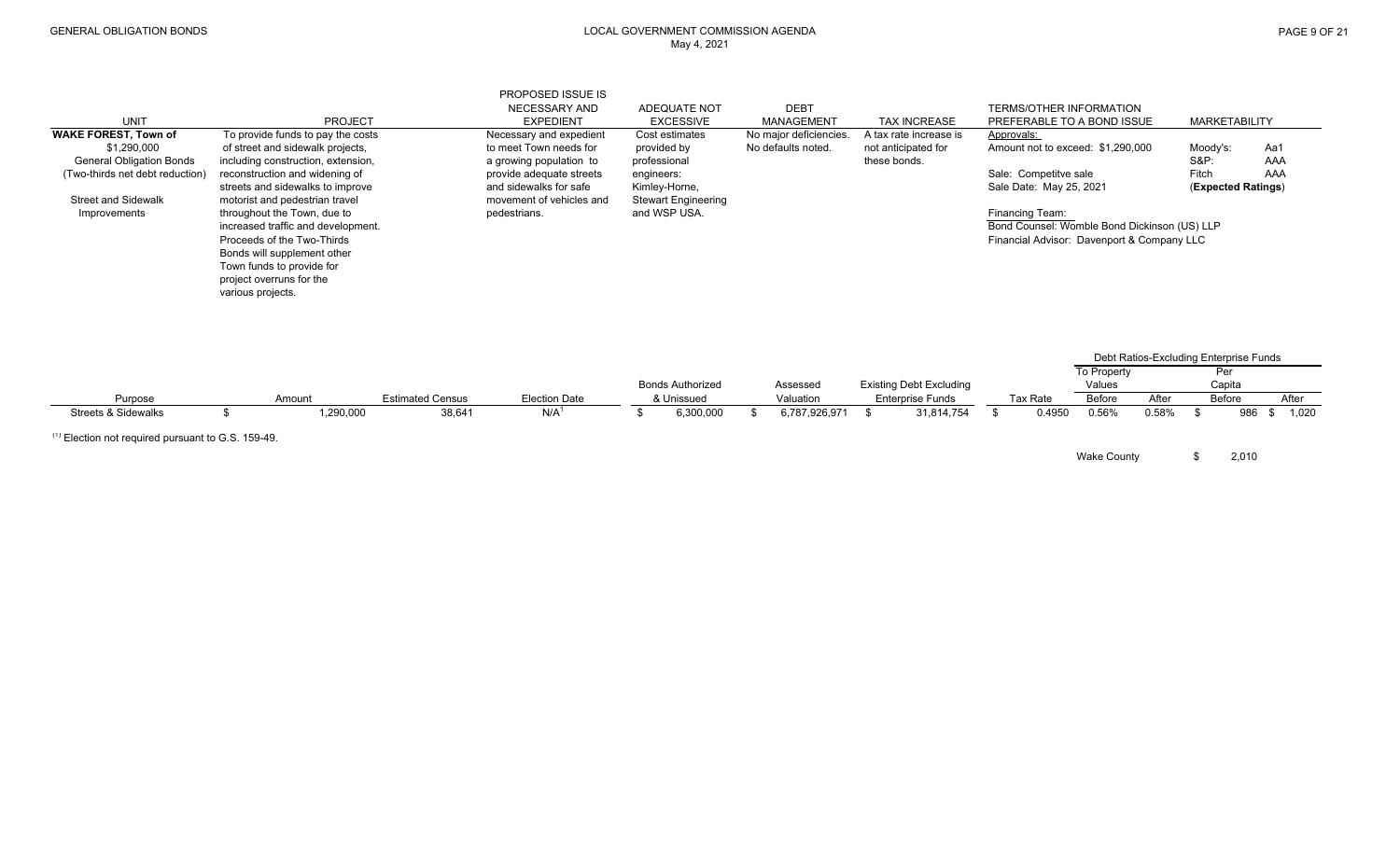| Approvals:<br>Amount: Not to exceed \$9.875.000:<br>\$7,115,000 Taxable and \$2,760,000 Tax-<br>Exempt expected.<br>Bank Rate: Tax-Exempt Series, 1.23%<br>Taxable Series - 1.48%; converting to 1.17%<br>on or after Jan. 1, 2022 (then, tax-exempt).<br>Final Maturity: November 1, 2027<br>Financing Team:<br>Bond Counsel: Sanford Holshouser LLP<br>Financial Advisor: Davenport & Company LLC<br><b>Bank: Key Government Finance</b><br>Escrow Agent: Regions Bank<br>Verification Agent: Bingham Arbitrage Rebate<br><b>Services</b><br>Debt Ratios-Excluding Enterprise Funds<br>To Property<br>Per<br>Per<br><b>Bonds Authorized</b><br><b>Existing Debt Excluding</b><br>Capita<br>Assessed<br>Values<br>Capita<br><b>Estimated Census</b><br><b>Election Date</b><br>Valuation<br><b>Enterprise Funds</b><br>After<br>Before<br>After<br>Purpose<br>Amount<br>& Unissued<br>Tax Rate<br>Before<br>$0.74\%$ \$<br>906<br>9,875,000<br>$\sim$ . | <b>UNIT</b><br><b>BEAUFORT COUNTY</b><br>\$9,875,000<br>G.S. 159-72<br><b>General Obligation Refunding</b><br>Bond (Private Placement) | <b>PROJECT</b><br>Refund the following G O Bonds<br>of the County of Beaufort:<br>\$4,680,000 G.O. Refunding<br>Bonds, Series 2012, dated<br>August 8, 2012 and maturing<br>4-1-2023/2028, inclusive with<br>interest rates of 3.0% and 4.0%;<br>\$2,712,000 G.O. Refunding<br>Bonds, Series 2015, dated<br>November 18, 2015 and maturing<br>11-1-2021/2026, inclusive with<br>an interest rate of 2.15%, and<br>\$2,122,000 G.O. Refunding<br>Bonds, Series 2017, dated<br>July 21, 2017 and maturing<br>2-1-2023/2026, inclusive with<br>an interest rate of 2.22%. | PROPOSED ISSUE IS<br><b>NECESSARY AND</b><br><b>EXPEDIENT</b><br>Necessary and expedient<br>to provide debt service<br>savings on the outstanding<br>issues. | ADEQUATE NOT<br><b>EXCESSIVE</b><br>to redeem the Series No defaults noted.<br>2015 bonds and to<br>refund the Series<br>2012 and 2017 bonds.<br>Verification agent will<br>confirm the amount<br>of the refunding bonds. | <b>DEBT</b><br>MANAGEMENT<br>Amount is adequate No major deficiencies. | <b>FEASIBILITY/</b><br><b>TAX INCREASE</b><br>Debt service will be<br>reduced and the<br>final maturity will not<br>be extended. No tax<br>increase will be<br>necessary. | <b>TERMS/OTHER INFORMATION</b><br>PREFERABLE TO A BOND ISSUE<br>Structure:<br>Current refunding of the 2015 Bonds:<br>Net present value savings of \$39,715<br>or 1.46% of the refunded bonds.<br>Advance refunding of the 2012 and<br>2017 Bonds on a Taxable basis:<br>Taxable Savings: \$237,000 or 3.49%;<br>Tax-Exempt Savings: \$313,000 or<br>4.6% of the refunded bonds,<br>assuming conversion to Tax-Exempt<br>status in 2022.<br>The refunding bonds will be structured with<br>no extension of maturities, with the final<br>maturities of 11-1-2026 for the tax-<br>exempt series and 11-1-2027 for the taxable<br>series. Average annual savings of \$6,150<br>are calcuated on the tax-exempt series and<br>\$50,675 on the taxable series, if converted<br>to Tax-Exempt in 2022.<br>Sale: Bank Placement<br>Sale/Issue Date: On or about May 19, 2021 |       | Moody's:<br><b>S&amp;P:</b> | <b>MARKETABILITY</b><br>Current G.O. Ratings:<br>Aa3<br>AA-<br>(The Refunding Bond<br>will not be rated) |
|----------------------------------------------------------------------------------------------------------------------------------------------------------------------------------------------------------------------------------------------------------------------------------------------------------------------------------------------------------------------------------------------------------------------------------------------------------------------------------------------------------------------------------------------------------------------------------------------------------------------------------------------------------------------------------------------------------------------------------------------------------------------------------------------------------------------------------------------------------------------------------------------------------------------------------------------------------|----------------------------------------------------------------------------------------------------------------------------------------|------------------------------------------------------------------------------------------------------------------------------------------------------------------------------------------------------------------------------------------------------------------------------------------------------------------------------------------------------------------------------------------------------------------------------------------------------------------------------------------------------------------------------------------------------------------------|--------------------------------------------------------------------------------------------------------------------------------------------------------------|---------------------------------------------------------------------------------------------------------------------------------------------------------------------------------------------------------------------------|------------------------------------------------------------------------|---------------------------------------------------------------------------------------------------------------------------------------------------------------------------|------------------------------------------------------------------------------------------------------------------------------------------------------------------------------------------------------------------------------------------------------------------------------------------------------------------------------------------------------------------------------------------------------------------------------------------------------------------------------------------------------------------------------------------------------------------------------------------------------------------------------------------------------------------------------------------------------------------------------------------------------------------------------------------------------------------------------------------------------------------------|-------|-----------------------------|----------------------------------------------------------------------------------------------------------|
|                                                                                                                                                                                                                                                                                                                                                                                                                                                                                                                                                                                                                                                                                                                                                                                                                                                                                                                                                          |                                                                                                                                        |                                                                                                                                                                                                                                                                                                                                                                                                                                                                                                                                                                        |                                                                                                                                                              |                                                                                                                                                                                                                           |                                                                        |                                                                                                                                                                           |                                                                                                                                                                                                                                                                                                                                                                                                                                                                                                                                                                                                                                                                                                                                                                                                                                                                        |       |                             |                                                                                                          |
|                                                                                                                                                                                                                                                                                                                                                                                                                                                                                                                                                                                                                                                                                                                                                                                                                                                                                                                                                          | Refunding                                                                                                                              | 47,436                                                                                                                                                                                                                                                                                                                                                                                                                                                                                                                                                                 | \$<br>N/A                                                                                                                                                    | \$                                                                                                                                                                                                                        | \$<br>5,855,547,088                                                    | 42,990,000<br>\$                                                                                                                                                          | 0.6350                                                                                                                                                                                                                                                                                                                                                                                                                                                                                                                                                                                                                                                                                                                                                                                                                                                                 | 0.73% |                             | 913<br>\$                                                                                                |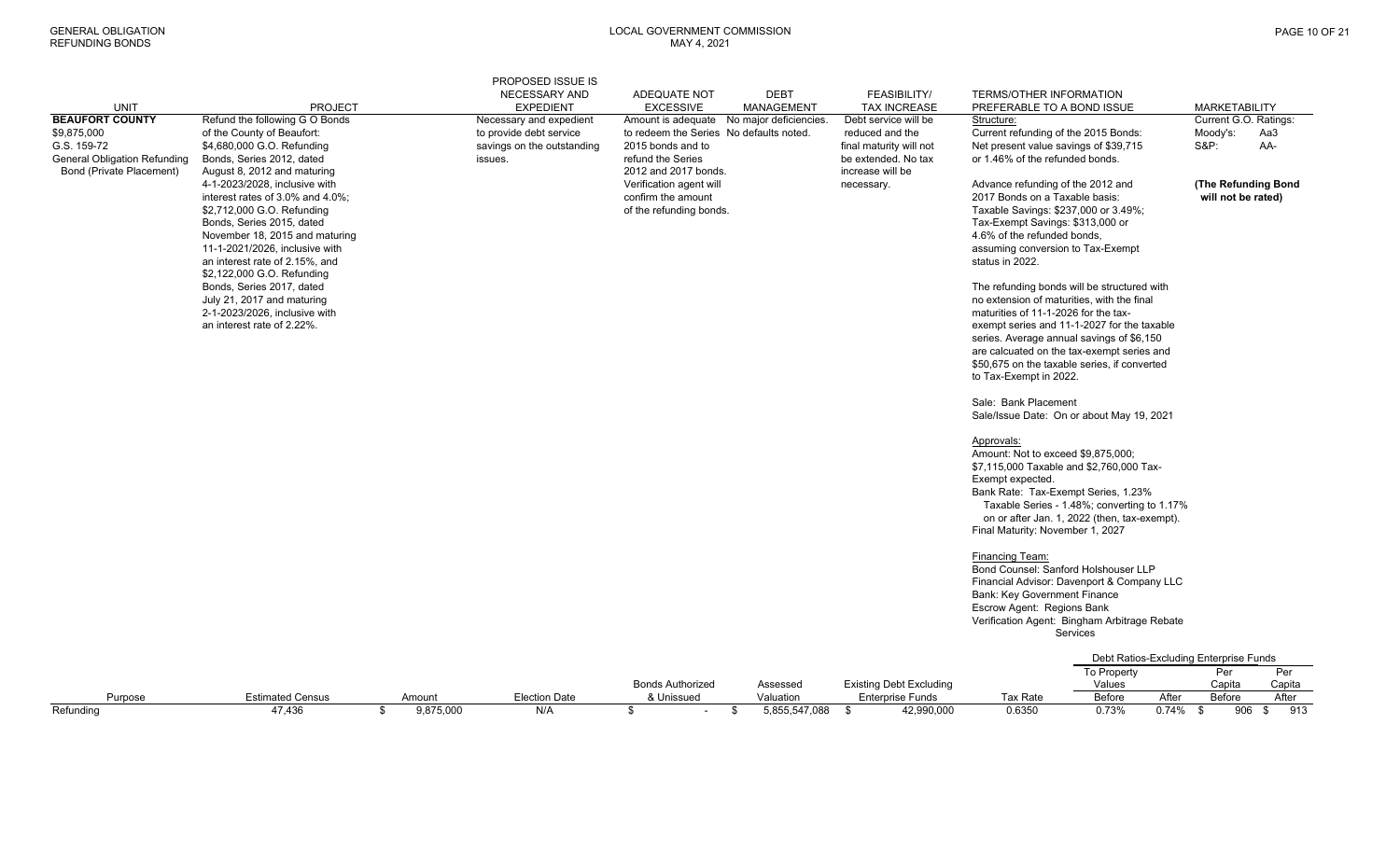| UNIT                                | <b>PROJECT</b>                        |            | PROPOSED ISSUE IS<br>NECESSARY AND<br><b>EXPEDIENT</b> | ADEQUATE NOT<br><b>EXCESSIVE</b> | <b>DEBT</b><br>MANAGEMENT | <b>FEASIBILITY/</b><br><b>TAX INCREASE</b> | <b>TERMS/OTHER INFORMATION</b><br>PREFERABLE TO A BOND ISSUE |                                        |       | <b>MARKETABILITY</b>  |              |
|-------------------------------------|---------------------------------------|------------|--------------------------------------------------------|----------------------------------|---------------------------|--------------------------------------------|--------------------------------------------------------------|----------------------------------------|-------|-----------------------|--------------|
| <b>CENTRAL NASH</b>                 | Refund \$11,505,000 Central Nash G.O. |            | Necessary and expedient                                | Amount is adequate               | No defaults noted.        | Debt service will be                       | Structure:                                                   |                                        |       | Current G.O. Ratings: |              |
| <b>WATER &amp; SEWER DISTRICT</b>   | Water Bonds (Series 2009A, 2009B      |            | to provide debt service                                | to redeem the debt.              |                           | significantly reduced                      | Current refunding: Expected gross                            |                                        |       | Moody's:              | N/A          |
| \$11,600,000                        | 2009C, 2009D, 2012 and 2014), all     |            | savings on the outstanding                             |                                  |                           | and the final maturity                     | interest savings of \$4,264,939.                             |                                        |       | <b>S&amp;P:</b>       | N/A          |
| G.S. 159-72                         | of which were issued to USDA and      |            | issues:                                                |                                  |                           | shortened by up to                         | Net present value savings are                                |                                        |       |                       |              |
| <b>General Obligation Refunding</b> | are described as follows:             |            |                                                        |                                  |                           | 13 years                                   | \$2,066,215 or 17.96% of the refunded                        |                                        |       | (The Refunding Bond   |              |
| Bonds (Private Placement)           |                                       |            | \$518,000 Series 2009A                                 |                                  |                           | No tax increase will be                    | bonds.                                                       |                                        |       | will not be rated)    |              |
|                                     | Series 2009A, dated May 26, 2009      |            | \$1,615,000 Series 2009B                               |                                  |                           | necessary.                                 |                                                              |                                        |       |                       |              |
|                                     | maturing 6-1-2021/2048, bearing       |            | \$496,000 Series 2009C                                 |                                  |                           |                                            | The refunding bond will be structured with                   |                                        |       |                       |              |
|                                     | interest at 4.25%:                    |            | \$1,898,000 Series 2009D                               |                                  |                           |                                            | no extension of maturities, with the final                   |                                        |       |                       |              |
|                                     | Series 2009B, dated May 26, 2009      |            | \$2,490,000 Series 2012                                |                                  |                           |                                            | maturity on 6-1-2041.                                        |                                        |       |                       |              |
|                                     | maturing 6-1-2021/2048, bearing       |            | \$4,488,000 Series 2014                                |                                  |                           |                                            |                                                              |                                        |       |                       |              |
|                                     | interest at 4.50%:                    |            |                                                        |                                  |                           |                                            | Sale: Bank Placement                                         |                                        |       |                       |              |
|                                     | Series 2009C, dated May 26, 2009      |            |                                                        |                                  |                           |                                            | Sale/Issue Date: On or about May 20, 2021                    |                                        |       |                       |              |
|                                     | maturing 6-1-2021/2048, bearing       |            |                                                        |                                  |                           |                                            |                                                              |                                        |       |                       |              |
|                                     | interest at 3.625%:                   |            |                                                        |                                  |                           |                                            | Approvals:                                                   |                                        |       |                       |              |
|                                     | Series 2009D, dated May 26, 2009      |            |                                                        |                                  |                           |                                            | Amount: Not to exceed \$11,600,000                           |                                        |       |                       |              |
|                                     | maturing 6-1-2021/2048, bearing       |            |                                                        |                                  |                           |                                            |                                                              |                                        |       |                       |              |
|                                     | interest at 4.50%:                    |            |                                                        |                                  |                           |                                            | Bank Rate: Not to exceed 2.20%                               |                                        |       |                       |              |
|                                     | Series 2012, dated January 23, 2012   |            |                                                        |                                  |                           |                                            | Final Maturity: Not beyond June 1, 2041                      |                                        |       |                       |              |
|                                     | maturing 6-1-2022/2051, bearing       |            |                                                        |                                  |                           |                                            |                                                              |                                        |       |                       |              |
|                                     | interest at 3.00%;                    |            |                                                        |                                  |                           |                                            | Financing Team:                                              |                                        |       |                       |              |
|                                     | Series 2014, dated June 23, 2014      |            |                                                        |                                  |                           |                                            | Bond Counsel: Womble Bond Dickinson (US) LLP                 |                                        |       |                       |              |
|                                     | maturing 6-1-2022/2054, bearing       |            |                                                        |                                  |                           |                                            | Financial Advisor: Davenport & Company LLC                   |                                        |       |                       |              |
|                                     | interest at 3.25%:                    |            |                                                        |                                  |                           |                                            | Purchaser: First Bank                                        |                                        |       |                       |              |
|                                     |                                       |            |                                                        |                                  |                           |                                            |                                                              | Debt Ratios-Excluding Enterprise Funds |       |                       |              |
|                                     |                                       |            |                                                        |                                  |                           |                                            |                                                              | To Property                            |       | Per                   | Per          |
|                                     |                                       |            |                                                        | <b>Bonds Authorized</b>          | Assessed                  | <b>Existing Debt Excluding</b>             |                                                              | Values                                 |       | Capita                | Capita       |
| Purpose                             | <b>Estimated Census</b>               | Amount     | <b>Election Date</b>                                   | & Unissued                       | Valuation                 | <b>Enterprise Funds</b>                    | Tax Rate                                                     | Before                                 | After | Before                | After        |
| Refunding                           | 10,725                                | 11,600,000 | N/A                                                    | \$                               | 809,752,389<br>\$         | -\$                                        | 0.0000                                                       | $0.00\%$                               | 0.00% |                       | \$<br>$\sim$ |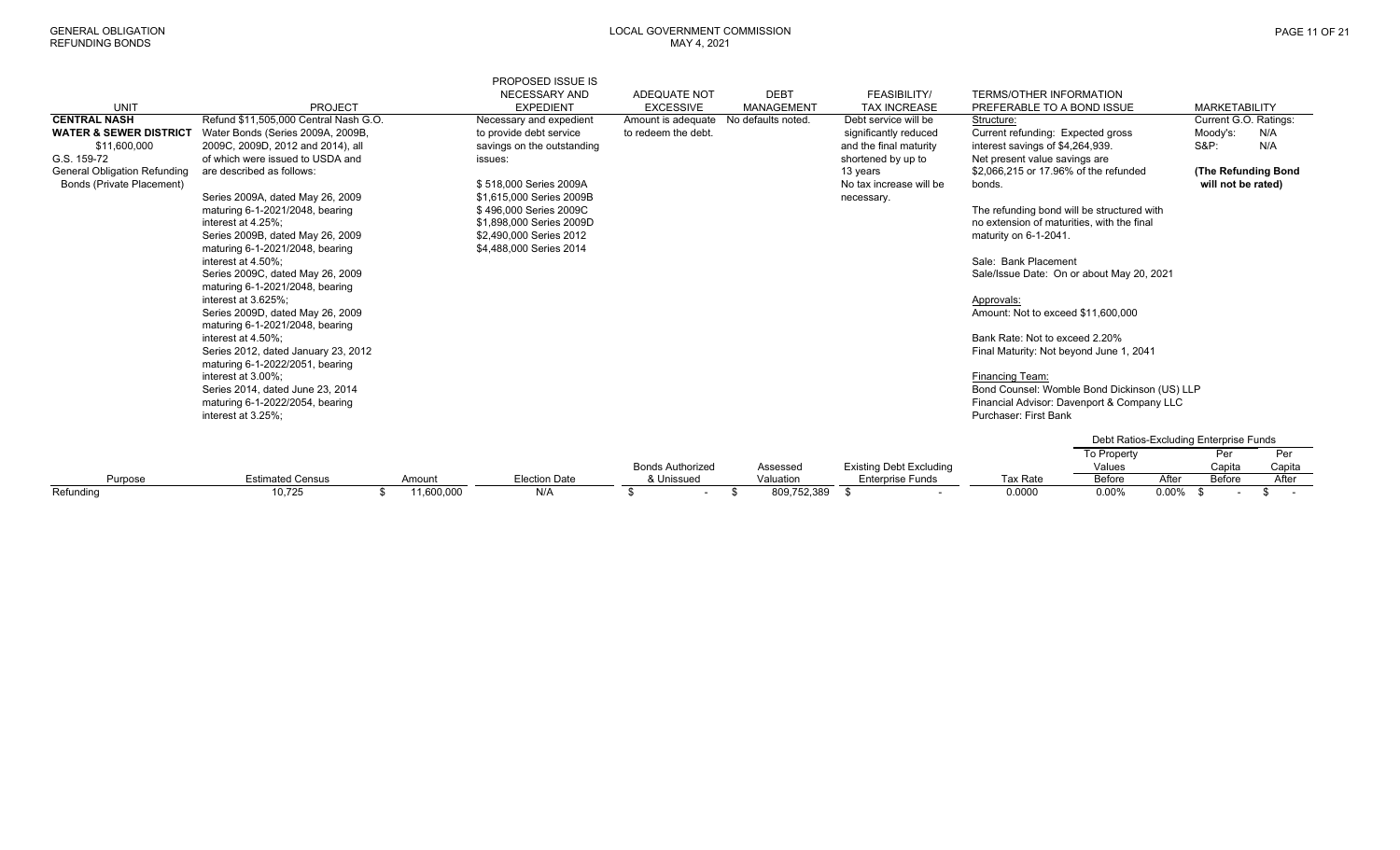|                                                                    |                                                                                                                                                   |            | PROPOSED ISSUE IS                                    |                                                                                    |                    |                                            |                                                                                                                                                                                                                                                                                                                                                                           |             |                                        |             |
|--------------------------------------------------------------------|---------------------------------------------------------------------------------------------------------------------------------------------------|------------|------------------------------------------------------|------------------------------------------------------------------------------------|--------------------|--------------------------------------------|---------------------------------------------------------------------------------------------------------------------------------------------------------------------------------------------------------------------------------------------------------------------------------------------------------------------------------------------------------------------------|-------------|----------------------------------------|-------------|
|                                                                    |                                                                                                                                                   |            | <b>NECESSARY AND</b>                                 | <b>ADEQUATE NOT</b>                                                                | <b>DEBT</b>        | FEASIBILITY/                               | <b>TERMS/OTHER INFORMATION</b>                                                                                                                                                                                                                                                                                                                                            |             |                                        |             |
| <b>UNIT</b>                                                        | <b>PROJECT</b>                                                                                                                                    |            | <b>EXPEDIENT</b>                                     | <b>EXCESSIVE</b>                                                                   | <b>MANAGEMENT</b>  | <b>TAX INCREASE</b>                        | PREFERABLE TO A BOND ISSUE                                                                                                                                                                                                                                                                                                                                                |             | <b>MARKETABILITY</b>                   |             |
| <b>JOHNSTON COUNTY</b><br>\$15,000,000                             | All or portion of bonds to be refunded:<br>\$13,100,000 G. O. Public Improvement                                                                  |            | Necessary and expedient<br>to provide savings on the | Amount is adequate  No major deficiencies.<br>to refund the 2014                   | No defaults noted. | Debt service will be<br>reduced and no tax | Structure:                                                                                                                                                                                                                                                                                                                                                                |             | Moody's: Aa1<br>$S&P$ :<br>AA+         |             |
| G.S. 159-72<br><b>General Obligation</b><br><b>Refunding Bonds</b> | Bonds, Series 2014 sold March 4, 2014<br>at a TIC of 3.24%, maturing on<br>February 1, 2025/2034, with<br>current interest rates of 3.0% to 4.0%. |            | outstanding issues.                                  | bonds.<br>Verification agent will<br>confirm the amount<br>of the refunding bonds. |                    | increase is anticipated.                   | Taxable Advance Refunding of<br>the Series 2014 Bonds:<br>Net present Value Savings \$548,700 or<br>4.19% of the refunded bonds.<br>The refunding bonds will be structured<br>with no extensions of maturities:<br>final maturity of February 1, 2034<br>Sale: Competitive<br>Sale Date: On or about May 11, 2021<br>along with the remaining authorization of School and |             | (Expected Ratings)                     |             |
|                                                                    |                                                                                                                                                   |            |                                                      |                                                                                    |                    |                                            | <b>Community College Bonds.</b><br>Approvals:<br>Amount not to exceed: \$15,000,000<br>Final maturity not beyond: February 1, 2034<br>Financing Team:<br>Bond Counsel: Nexsen Pruet PLLC                                                                                                                                                                                  |             |                                        |             |
|                                                                    |                                                                                                                                                   |            |                                                      |                                                                                    |                    |                                            | Financial Advisor: Davenport & Company LLC<br>Escrow Agent: US Bank, N.A.                                                                                                                                                                                                                                                                                                 |             |                                        |             |
|                                                                    |                                                                                                                                                   |            |                                                      |                                                                                    |                    |                                            |                                                                                                                                                                                                                                                                                                                                                                           |             | Debt Ratios-Excluding Enterprise Funds |             |
|                                                                    |                                                                                                                                                   |            |                                                      |                                                                                    |                    |                                            |                                                                                                                                                                                                                                                                                                                                                                           | To Property | Per                                    | Per         |
|                                                                    |                                                                                                                                                   |            |                                                      | <b>Bonds Authorized</b>                                                            | Assessed           | <b>Existing Debt Excluding</b>             |                                                                                                                                                                                                                                                                                                                                                                           | Values      | Capita                                 | Capita      |
| Purpose                                                            | <b>Estimated Census</b>                                                                                                                           | Amount     | <b>Election Date</b>                                 | & Unissued                                                                         | Valuation          | <b>Enterprise Funds</b>                    | Tax Rate                                                                                                                                                                                                                                                                                                                                                                  | Before      | After<br>Before                        | After       |
| Refundina                                                          | 206,016<br>\$                                                                                                                                     | 15,000,000 | N/A                                                  | 36,000,000<br>\$<br>- \$                                                           | 22,127,425,366     | 262,950,000<br>\$                          | 0.7600                                                                                                                                                                                                                                                                                                                                                                    | 1.35%       | 1.36%<br>1,451<br>- \$                 | 1.460<br>\$ |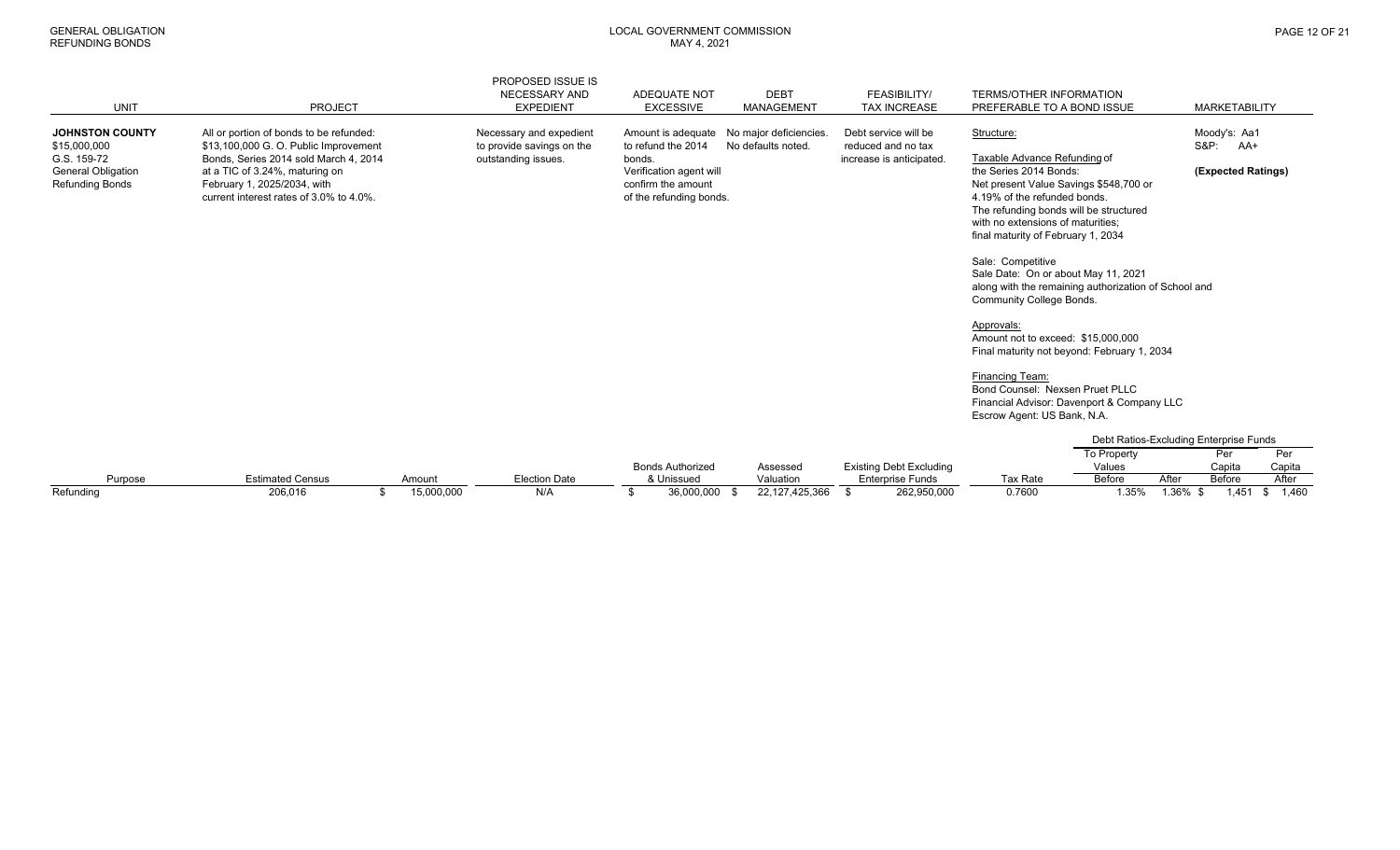Cost of Issuance

Total uses of funds

\$ 1,044,102

 $\overline{\text{1,238,985}}$ 

|                                                                                 |            | NECESSARY AND EXPEDIENT       | <b>DEBT</b>          |                       |                            |                                                           |
|---------------------------------------------------------------------------------|------------|-------------------------------|----------------------|-----------------------|----------------------------|-----------------------------------------------------------|
| PROJECT                                                                         |            | ADEQUATE NOT EXCESSIVE        | MANAGEMENT           | <b>FEASIBILITY</b>    | <b>MARKETABILITY</b>       | TERMS/OTHER INFORMATION                                   |
| THE FOREST AT DUKE, INC.                                                        |            | NCMCC has previously          | No defaults or other | An examination of     | Public Sale in \$5,000     | Term: Approximately 30 Years                              |
| North Carolina Medical Care Commission Retirement Facilities First              |            | approved the project. All     | deficiencies were    | forecast              | denominations.             |                                                           |
| Mortgage Revenue Bonds (The Forest at Duke Project) Series 2021                 |            | necessary permits and         | noted.               | completed by          | Pricing is currently       |                                                           |
| G.S. 131A-5                                                                     |            | approvals have been received. |                      | <b>Clifton Larson</b> | scheduled for May 19,      | Interest Rate: Fixed                                      |
| Location: Durham                                                                |            | The project is under a        |                      | Allen LLP shows       | 2021 and will not conflict | True Interest Cost: 3.69%                                 |
| Amount: Not to exceed                                                           | 57,470,000 | Guaranteed Maximum Price.     |                      | estimated debt        | with any other revenue     | Expected Underwriting Fee: not to exceed \$9.50/1000      |
|                                                                                 |            |                               |                      | service coverage      | bond issue.                |                                                           |
| Licensed beds: 249 independent living units                                     |            |                               |                      | of at least 2.01      |                            | Structure:                                                |
| 34 assisted living units (post project 32)                                      |            |                               |                      | times through         | Currently rated            | Approximate level debt payments with an increase in 2033. |
| 58 skilled nursing beds                                                         |            |                               |                      | 2025.                 | by Fitch: A.               |                                                           |
|                                                                                 |            |                               |                      |                       | Expected rating of either  |                                                           |
| Project                                                                         |            |                               |                      |                       | A- or BBB+                 | <b>APPROVALS</b>                                          |
| the proceeds of the bonds will be used to                                       |            |                               |                      |                       |                            | Amount: Not to exceed \$57,470,000                        |
| a) Replace the current skilled nursing and assisted living facility with 90     |            |                               |                      |                       |                            | Final Maturity: Not to exceed September 1, 2051           |
| new units in a so-called "small house" format in a five-story building on       |            |                               |                      |                       |                            | Interest Rate NTE: 6.0%                                   |
| the existing 47-acre campus. $(\sim 110,000 \text{ sq ft})$ . Each house has 10 |            |                               |                      |                       |                            |                                                           |
| private rooms each with a bathroom and all common spaces and support            |            |                               |                      |                       |                            | <b>FINANCING TEAM</b>                                     |
| areas located within the house. At completion, there will be a total of 90      |            |                               |                      |                       |                            | Bond Counsel: Robinson, Bradshaw & Hinson, P.A.           |
| resident rooms distributed evenly across 9 houses                               |            |                               |                      |                       |                            | Borrower's Counsel: Womble Bond Dickinson (US) LLP        |
| b) pay interest accruing on the Bonds during the construction of the Project;   |            |                               |                      |                       |                            | Underwriter: Ziegler Capital Markets                      |
| c) fund a debt service reserve fund, if necessary; and                          |            |                               |                      |                       |                            | Underwriter's Counsel: Parker Poe Adams & Bernstein, LLP  |
| d) pay cost of issuance.                                                        |            |                               |                      |                       |                            | Trustee: U.S. Bank. National Association                  |
|                                                                                 |            |                               |                      |                       |                            | Trustee Counsel: Moore & Van Allen                        |
| <b>Expected Sources and Uses of Funds</b>                                       |            |                               |                      |                       |                            | Auditor: Dixon Hughes Goodman LLP                         |
| Sources:                                                                        |            |                               |                      |                       |                            | Feasibility Consultant: CLA, LLP                          |
| Par Amount of Bonds                                                             | 48.960.000 |                               |                      |                       |                            |                                                           |
| Premium                                                                         | 2,263,863  |                               |                      |                       |                            |                                                           |
| Equity                                                                          | 15,123     |                               |                      |                       |                            |                                                           |
| <b>Total Sources of Funds</b>                                                   | 51,238,985 |                               |                      |                       |                            |                                                           |
| Uses:                                                                           |            |                               |                      |                       |                            |                                                           |
| <b>Project Fund</b>                                                             | 47.505.115 |                               |                      |                       |                            |                                                           |
| <b>Funded Interest</b>                                                          | 2.689.769  |                               |                      |                       |                            |                                                           |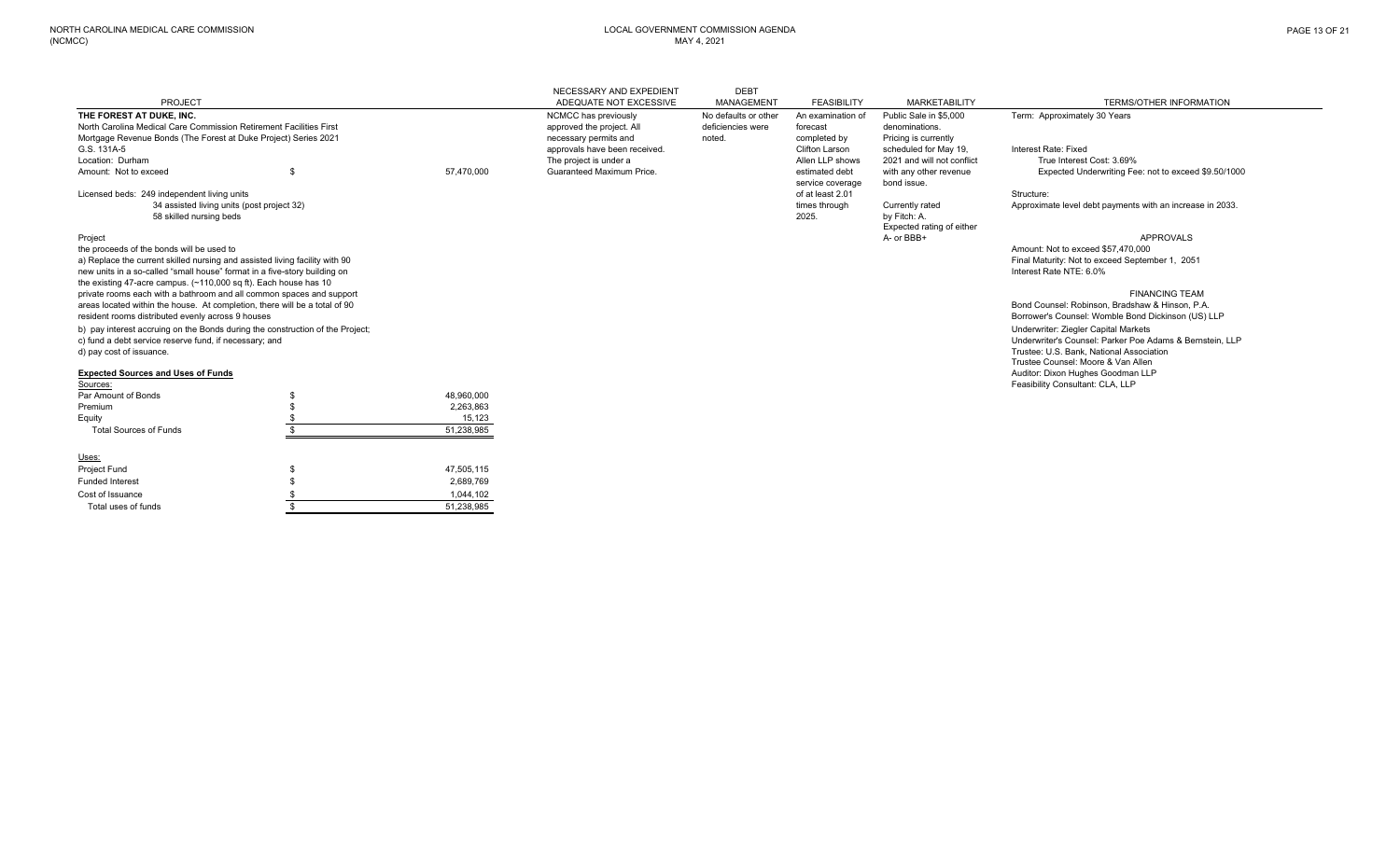|                                                                                                              |                                                                                                                  | NECESSARY AND EXPEDIENT             | <b>DEBT</b>       |                     |                                      |                                                                           |
|--------------------------------------------------------------------------------------------------------------|------------------------------------------------------------------------------------------------------------------|-------------------------------------|-------------------|---------------------|--------------------------------------|---------------------------------------------------------------------------|
| <b>PROJECT</b>                                                                                               |                                                                                                                  | ADEQUATE NOT EXCESSIVE              | <b>MANAGEMENT</b> | <b>FEASIBILITY</b>  | <b>MARKETABILITY</b>                 | TERMS/OTHER INFORMATION                                                   |
| LUTHERAN SERVICES FOR THE AGING, INC.,                                                                       |                                                                                                                  | NCMCC has previously                | No defaults or    | A feasibility study | 2021A and 2021C:                     | Term:                                                                     |
| AND ITS AFFILIATES                                                                                           |                                                                                                                  | approved the refinancing.           | other             | completed by        | Public Sale in \$5,000               | Series A: 30 years Series B: 4 years Series C: 21 years                   |
| North Carolina Medical Care Commission Health Care Facilities First Mortgage Revenue Bonds                   |                                                                                                                  |                                     | deficiencies      | Clifton Larson      | denominations.                       |                                                                           |
| (Lutheran Services for the Aging), Series 2021A                                                              |                                                                                                                  |                                     | were noted.       | Allen LLP shows     | Pricing is currently                 | Interest Rate:                                                            |
| North Carolina Medical Care Commission Health Care Facilities First Mortgage Revenue Bonds                   |                                                                                                                  | The purpose of the 2021C            |                   | estimated debt      | scheduled for May 26,                | Series A - Fixed                                                          |
| (Lutheran Services for the Aging) Series 2021B                                                               |                                                                                                                  | refunding bonds is to refund the    |                   | service coverage    | 2021 and will not conflict           | True Interest Cost: 4.53%                                                 |
| North Carolina Medical Care Commission Health Care Facilities First Mortgage Revenue                         |                                                                                                                  | Series 2012A Bonds will             |                   | of at least 1.35    | with any other revenue               | Expected Underwriting Fee: not to exceed \$9.00/1000                      |
| Refunding Bonds (Lutheran Services for the Aging), Series 2021C (Forward Delivery)                           |                                                                                                                  | generate a NPV Savings, currently   |                   | times through       | bond issue.                          | Series B - Variable                                                       |
| Amount not to exceed: \$220,000,000                                                                          |                                                                                                                  | calculated at \$1,175,908,77 or     |                   | 2025.               |                                      | 79% of (1-month LIBOR + 1.75%), currently 1.47%                           |
|                                                                                                              |                                                                                                                  | 3.01% of the refunded debt          |                   |                     | Series 2021C: Public                 | with a minimum all-in rate of 1.58%                                       |
| Location: Various (10 locations)                                                                             |                                                                                                                  | amount                              |                   |                     | Sale Forward Delivery are            | Series C - Fixed                                                          |
| Independent living units<br>495<br>Licensed beds:                                                            |                                                                                                                  |                                     |                   |                     | expected to be issued and            | True Interest Cost: 4.45%                                                 |
| 295<br>Assisted living units                                                                                 |                                                                                                                  | The Series 2017 Bonds and 2018      |                   |                     | delivered on December 2,             | Expected Underwriting Fee: not to exceed \$13.25/1000                     |
| 732<br>Skilled nursing beds                                                                                  |                                                                                                                  | Bank Loan are being refinanced to   |                   |                     | 2021.                                |                                                                           |
|                                                                                                              |                                                                                                                  | eliminate put risk, eliminate       |                   |                     |                                      | Structure: 2021A and 2021C Bonds are structured as approximate level debt |
| Project:                                                                                                     |                                                                                                                  | interest rate risk, and to increase |                   |                     | 2021B: Direct Purchase               | service payments. The 2021B is an entrance fee loan expected to be repaid |
| a) (i) constructing, equipping and furnishing an independent living retirement community consisting          |                                                                                                                  | covenant flexibility. The Series    |                   |                     | Loan with BB&T Community             | with entrance fees by 2025.                                               |
| of 184 residences in 6 two-story villa buildings (6 units ea.), 3 three-story villa buildings (6 units ea.), |                                                                                                                  | 2017 and 2018 debt are not being    |                   |                     | Holdings, a subsidiary of            | No extension of maturity.                                                 |
|                                                                                                              | 3 three-story villa buildings (8 units ea.), and one three-story main building with 124 apartments, that will be | refinanced for savings.             |                   |                     | <b>Truist Bank</b>                   |                                                                           |
| known as Trinity Landing Project and (ii) renovating an existing assisted living and skilled nursing         |                                                                                                                  |                                     |                   |                     | currently is anticipated to          | APPROVALS:                                                                |
|                                                                                                              | facility known as the Trinity Oaks Project. This also comprises the undrawn component of the Series 2020A Bonds. |                                     |                   |                     | close on June 10, 2021.              | Amount not to exceed \$220,000,000                                        |
| b) refund the portion of the Series 2020A Bonds that have been drawn                                         |                                                                                                                  | The Series 2020A Bonds are also     |                   |                     |                                      | Final maturity not to exceed March 1, 2051                                |
| down. The financing was issued for the construction, equipping and furn-                                     | being refinanced to eliminate put                                                                                |                                     |                   |                     | Interest Rates not to exceed:        |                                                                           |
| ishing of the Trinity Landing Project and the Trinity Oaks health and rehab,                                 |                                                                                                                  | risk and increased covenant         |                   |                     |                                      | 2021A: True Interest Cost 6%                                              |
| as described in (a) and the renovation of an existing assisted living facility known as Trinity Place.       | flexibility.                                                                                                     |                                     |                   |                     | 2021B: Initial rate not to exceed 6% |                                                                           |
| c) refund the Series 2012A Bonds, the proceeds which were used to refund                                     |                                                                                                                  |                                     |                   |                     |                                      | 2021C: True Interest Cost 6%                                              |
| the Series 2009, Series 2010, and refund the outstanding principal                                           |                                                                                                                  |                                     |                   |                     |                                      |                                                                           |
| amount of an interim bank loan used to finance the construction and                                          |                                                                                                                  |                                     |                   |                     |                                      | <b>FINANCING TEAM</b>                                                     |
| equipping of a replacement skilled nursing facility on the Trinity Ridge                                     |                                                                                                                  |                                     |                   |                     |                                      | Borrower Counsel: Young, Morphis, Bach & Taylor, LLP                      |
| Site, redeem a portion of the principal amount of the Series 2009 Bonds                                      |                                                                                                                  |                                     |                   |                     |                                      | Bond Counsel: McGuire Woods LLP                                           |
| used to fund a debt service reserve fund.                                                                    |                                                                                                                  |                                     |                   |                     |                                      | Underwriters: Truist Securities, Inc. (Senior Manager)                    |
| d) refund the Series 2017 Bonds, the proceeds which were used to refund the                                  |                                                                                                                  |                                     |                   |                     |                                      | Janney Montgomery Scott, LLC (Co Manager)                                 |
| Series 2012B Bonds and the Series 1998 Bonds.                                                                |                                                                                                                  |                                     |                   |                     |                                      | Davenport (Co Manager)                                                    |
| e) refinance an interim taxable loan that financed the acquisition of a 54-unit                              |                                                                                                                  |                                     |                   |                     |                                      | Underwriters Counsel: Robinson, Bradshaw, & Hinson, P.A.                  |
| independent living facility known as Trinity Elms retirement                                                 |                                                                                                                  |                                     |                   |                     |                                      | Purchaser: BB&T Community Holdings a subsidiary of Truist Bank            |
| f) fund a portion of the interest accruing on a portion of the Bonds;                                        |                                                                                                                  |                                     |                   |                     |                                      | Purchaser Counsel: Moore & Van Allen PLLC                                 |
| g) fund a debt service reserve fund for one or more series of Bonds, and                                     |                                                                                                                  |                                     |                   |                     |                                      | Trustee: The Bank of New York Mellon Trust Company, N.A.                  |
| h) finance certain expenses incurred in connection with the issuance of the Bonds.                           |                                                                                                                  |                                     |                   |                     |                                      | Auditor: Dixon Hughes Goodman LLP                                         |
|                                                                                                              |                                                                                                                  |                                     |                   |                     |                                      | Feasibility Consultant: CLA, LLP                                          |
| <b>Expected Sources and Uses of Funds</b>                                                                    |                                                                                                                  |                                     |                   |                     |                                      | Municipal Advisor: Pearl Creek Advisors, LLC                              |
| Sources:                                                                                                     |                                                                                                                  |                                     |                   |                     |                                      |                                                                           |
| Par Amount - Series A                                                                                        | 114,990,000<br>\$                                                                                                |                                     |                   |                     |                                      |                                                                           |
| Premium - Series A                                                                                           | $\mathfrak{L}$<br>7.698.645                                                                                      |                                     |                   |                     |                                      |                                                                           |
| Par Amount - Series B (Bank)                                                                                 | $\mathbf{\hat{s}}$<br>41,250,000                                                                                 |                                     |                   |                     |                                      |                                                                           |
| Par Amount - Series C                                                                                        | 35,615,000                                                                                                       |                                     |                   |                     |                                      |                                                                           |
| Premium - Series C                                                                                           | 2,198,952                                                                                                        |                                     |                   |                     |                                      |                                                                           |
| Series 2012 Debt Service Reserve Fund                                                                        | 3.030.887                                                                                                        |                                     |                   |                     |                                      |                                                                           |
| Series 2012 Existing Principal and Interest Account                                                          | 1,321,585<br>. ድ                                                                                                 |                                     |                   |                     |                                      |                                                                           |
| <b>LSA Equity</b>                                                                                            | 756,584                                                                                                          |                                     |                   |                     |                                      |                                                                           |
| <b>Total Sources of Funds</b>                                                                                | $\mathbf{\hat{s}}$<br>206,861,653                                                                                |                                     |                   |                     |                                      |                                                                           |
|                                                                                                              |                                                                                                                  |                                     |                   |                     |                                      |                                                                           |

| Uses:                                         |             |
|-----------------------------------------------|-------------|
| Project Fund Deposit - 2020A Refinancing      | 109.850.290 |
| Refinancing 2012A & 2017 Bonds & Taxable Loan | 77.811.727  |
| Capitalized Interest                          | 7.003.002   |
| Debt Service Reserve Fund                     | 9.776.550   |
| Cost of Issuance                              | 926.000     |
| Underwriter's Discount                        | 1.494.084   |
| Total Uses of Funds                           | 206,861,653 |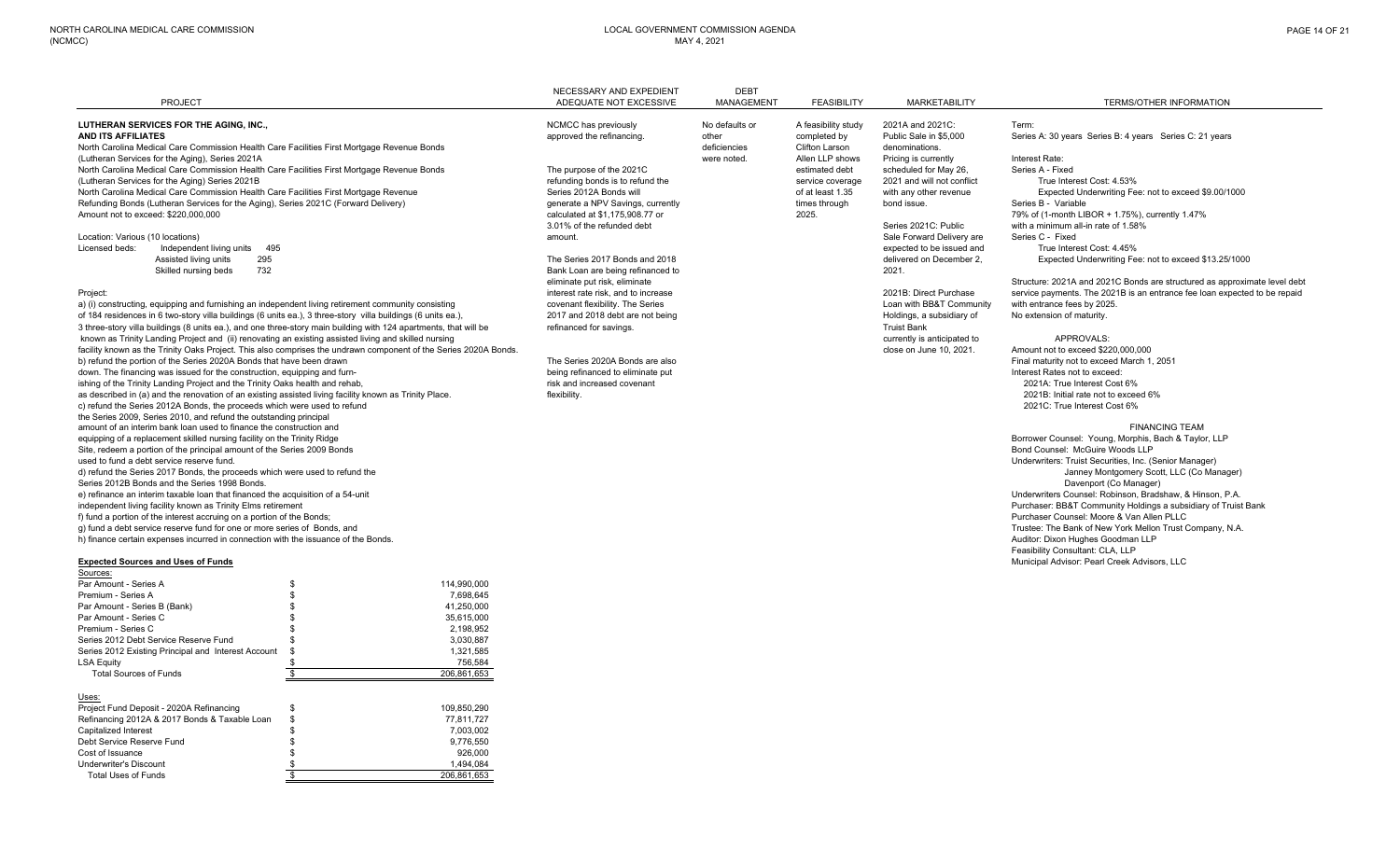| PROJECT                                                                                                                                                                                                                                                                                                                                                                                                                                                                          |  |                                                                 | PROJECT IS<br><b>NECESSARY &amp;</b><br><b>EXPEDIENT</b>                                                                                                                                                                                      | AMOUNT OF PROJECT<br><b>IS ADEQUATE BUT</b><br><b>NOT EXCESSIVE</b>                                                                                                                                         | <b>FEASIBILITY</b>                                                                                                                                   | <b>DEBT</b><br><b>MANAGEMENT</b>                | <b>MARKETABILITY</b>     | <b>TERMS/ OTHER INFORMATION</b>                                                                                                                                                                                                                                                             |
|----------------------------------------------------------------------------------------------------------------------------------------------------------------------------------------------------------------------------------------------------------------------------------------------------------------------------------------------------------------------------------------------------------------------------------------------------------------------------------|--|-----------------------------------------------------------------|-----------------------------------------------------------------------------------------------------------------------------------------------------------------------------------------------------------------------------------------------|-------------------------------------------------------------------------------------------------------------------------------------------------------------------------------------------------------------|------------------------------------------------------------------------------------------------------------------------------------------------------|-------------------------------------------------|--------------------------|---------------------------------------------------------------------------------------------------------------------------------------------------------------------------------------------------------------------------------------------------------------------------------------------|
| CITY OF CHARLOTTE HOUSING AUTHORITY (now under the name INLIVIAN)<br>MULTIFAMILY HOUSING REVENUE BONDS<br>The HUB on Harris Apartment Homes, Series 2021<br>G.S. 159-148: 159-153: 157-17.1<br>Not to exceed \$32,000,000 the proceeds of the Bonds will<br>be used to provide a loan to Pedcor Investments-2019-CLXXIV, L.P.<br>an Indiana limited partnership or an affiliate, for the acquisition<br>construction and equipping of approx. 216 apartment units located in the |  |                                                                 | <b>Charlotte Housing Authority</b><br>has found that the<br>project is necessary to<br>continue to provide an<br>adequate supply of<br>affordable housing for<br>residents of the City.<br>The development will<br>include one, two and three | The developer has<br>provided a Phase I<br><b>Environmental Site</b><br>Analysis, and a Market<br>Study, along with a<br>construction contract for<br>the project which supports<br>the valuations thereof. | The developer has provided<br>20-year cash flow<br>projections that show debt<br>service coverage for the<br>bonds will range from<br>1.24 to 1.63X. | No defaults<br>noted. No major<br>deficiencies. | <b>Private Placement</b> | Term - 40 year amortization<br>Construction period up to 36 months<br>Construction Phase Interest Rate: Fixed: estimated at 2.00%<br>Permanent Phase Interest Rate: LIBOR + 0.75% with floor of 3.00%<br>Structure: Approximately level debt service                                        |
| City of Charlotte on approximately 24.37 acres. The apartments are<br>targeted for low income family tenants. The apartments<br>will be built in accordance with the<br>specifications provided in the application for low-income<br>housing tax credits (LIHTC) as approved by the NC<br>Housing Finance Agency (NCHFA).                                                                                                                                                        |  |                                                                 | bedroom units, 100% of which<br>will be subject to income and<br>rent restrictions.                                                                                                                                                           | The issuer has found that<br>the debt to be incurred in<br>connection with the<br>project is adequate but<br>not excessive.                                                                                 | The lenders have performed<br>their own credit review.                                                                                               |                                                 |                          | <b>APPROVALS</b><br>Amount: Not to exceed \$32,000,000<br>Final Maturity: Not to exceed December 31, 2064<br>Interest Rate: Tax-exempt not to exceed 12.0%                                                                                                                                  |
|                                                                                                                                                                                                                                                                                                                                                                                                                                                                                  |  |                                                                 |                                                                                                                                                                                                                                               | In addition, the Rental<br>Investment section of the<br>NCHFA has reviewed this<br>information and has found<br>it to be reasonable.                                                                        |                                                                                                                                                      |                                                 |                          | <b>FINANCING TEAM</b><br>Bond Counsel: McGuireWoods LLP<br>Issuer's Counsel: The Banks Law Firm, P.A.<br>Borrower: Pedcor Investments-2019-CLXXIV, LP<br>Borrower's Counsel: Pedcor Investments, A Limited Liability Company<br>and The Banks Law Firm, P.A.                                |
| Sources of Funds<br><b>First Mortgage</b><br><b>Tax Credit Equity</b><br>Other rent collected<br><b>Total Sources</b>                                                                                                                                                                                                                                                                                                                                                            |  | 32,000,000<br>23,772,645<br>2.621.713<br>58,394,358             |                                                                                                                                                                                                                                               |                                                                                                                                                                                                             |                                                                                                                                                      |                                                 |                          | Developer: Pedcor Development Associates, LLC<br>Purchaser: United Fidelity Bank, fsb<br>Purchaser's Counsel: Ice Miller LLP<br>HUD Seller/Servicer: Merchants Capital Corp.<br>HUD Seller/Servicer's Counsel: Dinsmore & Shohl LLP<br>LIHTC Equity Investor: Truist Community Capital, LLC |
| Uses of Funds<br><b>Acquisition and Construction</b><br>Fees and soft costs<br>Financing and Costs of Issuance<br>Interest. Reserves and Other<br><b>Total Uses</b>                                                                                                                                                                                                                                                                                                              |  | 39,116,506<br>9,214,238<br>4,038,466<br>6,025,148<br>58.394.358 |                                                                                                                                                                                                                                               |                                                                                                                                                                                                             |                                                                                                                                                      |                                                 |                          | LIHTC Equity Investor Counsel: Nixon Peabody, LLP                                                                                                                                                                                                                                           |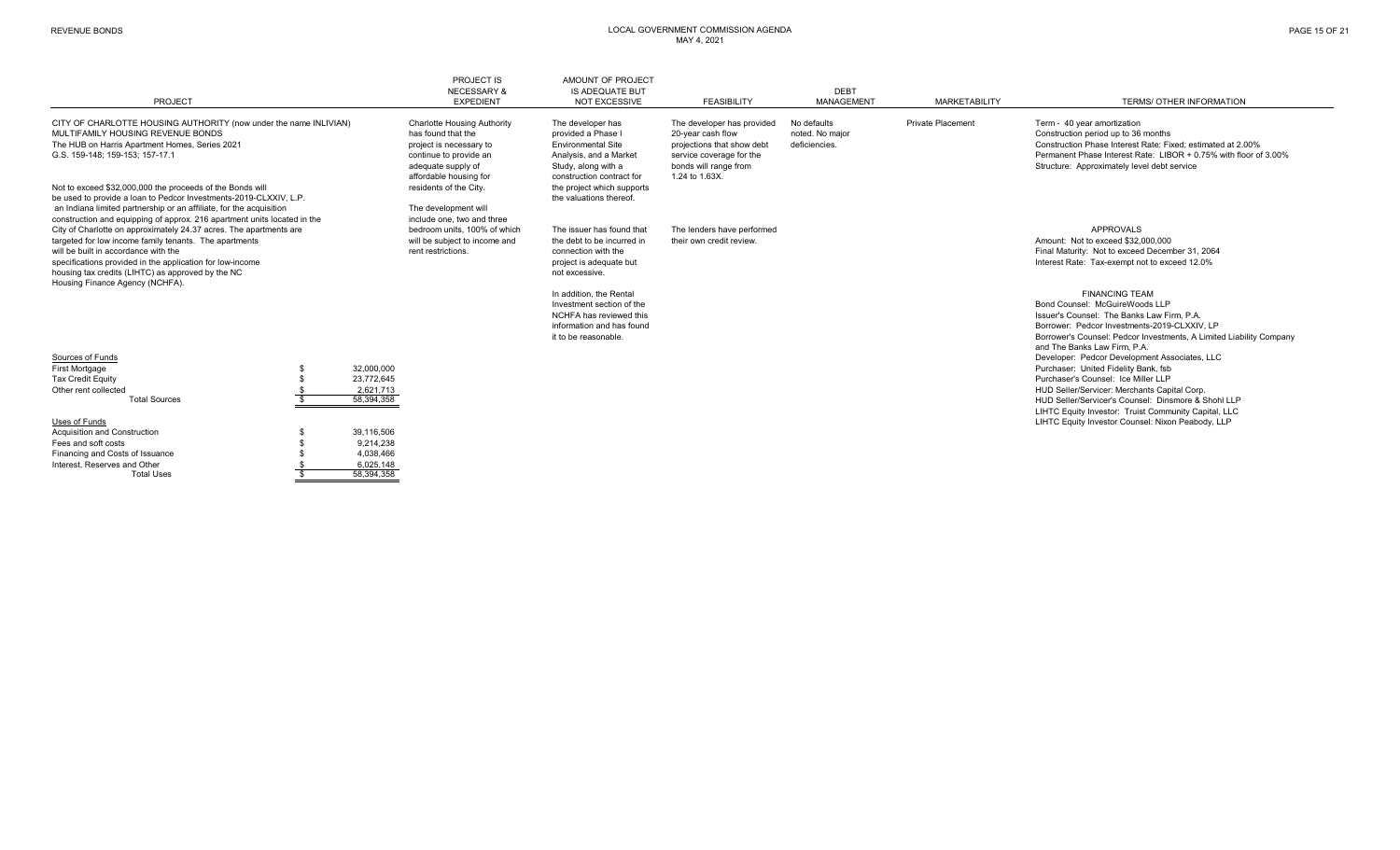|                                                              |  |            |                                          | <b>ADEQUATE NOT</b> |                                       | <b>DEBT</b>            |                                                       |
|--------------------------------------------------------------|--|------------|------------------------------------------|---------------------|---------------------------------------|------------------------|-------------------------------------------------------|
| UNIT/PROJECT                                                 |  |            | NECESSARY AND EXPEDIENT                  | <b>EXCESSIVE</b>    | <b>FEASIBILITY</b>                    | MANAGEMENT             | MARKETABILITY/TERMS/OTHER INFORMATION                 |
| TOWN OF OAK ISLAND                                           |  |            | Necessary and expedient to renourish     | Bid is in hand.     | The Special Obligation Bonds and      | No major deficiencies. | Structure and Term:                                   |
| Special Obligation Bonds, Series 2021                        |  |            | and maintain the Town's beachline.       |                     | the payment obligations owed to the   | No defaults noted.     | 12 month credit facility with fixed interest rate and |
| Amount not to exceed: \$8,035,153                            |  |            | Oak Island has had two major storms,     |                     | bank are secured by a pledge of all   |                        | principal due upon maturity. The borrower has 2       |
| G.S. 159-146                                                 |  |            | Florence and Mathew, inflicting          |                     | Project related reimbursement         |                        | options to renew for 1 year respectively. If renewed, |
| <b>Private Placement</b>                                     |  |            | damage to the beach. FEMA is             |                     | receipts from FEMA via the North      |                        | the interest rate will be reset based on market       |
|                                                              |  |            | funding a substantial amount of the      |                     | Carolina Emergency Management         |                        | conditions with a 12% maximum rate.                   |
| The project involves placing approximately 756,000 cubic     |  |            | restoration of the beach with the Town   |                     | Fund and from the State of North      |                        |                                                       |
| yards (+/- 5°/o) of beach quality sand along approximately   |  |            | funding the remaining costs. FEMA        |                     | Carolina, as well as the right to set |                        | APPROVALS:                                            |
| 18,000 linear feet of Oak Island shoreline. Dune             |  |            | advances 75% of its grant funding        |                     | off on balances in the FEMA Beach     |                        | Issue Amount Not to Exceed: \$8,035,153               |
| enhancement is the main focus of the project, designed to    |  |            | during renourishment of the beach and    |                     | Nourishment Loan Fund and Sinking     |                        | Initial Term: 12 months                               |
| provide protection from a 25-year return period storm event. |  |            | retains 25% until completion of the      |                     | Fund.                                 |                        | Final Maturity Not Beyond: 2024                       |
| An offshore borrow area, Jay Bird Shoals, is the sand        |  |            | project. This project financing provides |                     |                                       |                        | Effective Initial Interest Cost Not to Exceed: 1.66%  |
| source for the project.                                      |  |            | a vehicle for the Town to use SOBs to    |                     |                                       |                        |                                                       |
|                                                              |  |            | pay for the FEMA portion cost of the     |                     |                                       |                        | <b>FINANCING TEAM:</b>                                |
| Purposes financed:                                           |  |            | renourishment and to fund the 25%        |                     |                                       |                        | Bond Purchaser: PNC Bank, N.A.                        |
| Recreation                                                   |  | 8,035,153  | retainage, approx. \$2 million, until    |                     |                                       |                        | Bond Counsel: Parker Poe Adams & Bernstein LLP        |
|                                                              |  | 8,035,153  | reimbursed by FEMA. The final            |                     |                                       |                        | Legal Counsel: McGuire Woods                          |
|                                                              |  |            | reimbursement process can take well      |                     |                                       |                        | Financial Advisor: DEC Associates, Inc.               |
| <b>Expected Sources and Uses of Funds:</b>                   |  |            | over 12 months to complete.              |                     |                                       |                        |                                                       |
| <b>Special Obligation Bonds:</b>                             |  |            |                                          |                     |                                       |                        |                                                       |
| <b>FEMA</b>                                                  |  | 6,026,365  |                                          |                     |                                       |                        |                                                       |
| State Share FEMA                                             |  | 2,008,788  |                                          |                     |                                       |                        |                                                       |
| Florence CSDM (State)                                        |  | 3,157,377  |                                          |                     |                                       |                        |                                                       |
| Town                                                         |  | 5,278,565  |                                          |                     |                                       |                        |                                                       |
| <b>Total Sources</b>                                         |  | 16,471,095 |                                          |                     |                                       |                        |                                                       |
| Uses:                                                        |  |            |                                          |                     |                                       |                        |                                                       |
| <b>Project Fund</b>                                          |  | 16,471,095 |                                          |                     |                                       |                        |                                                       |
| <b>Total Uses</b>                                            |  | 16,471,095 |                                          |                     |                                       |                        |                                                       |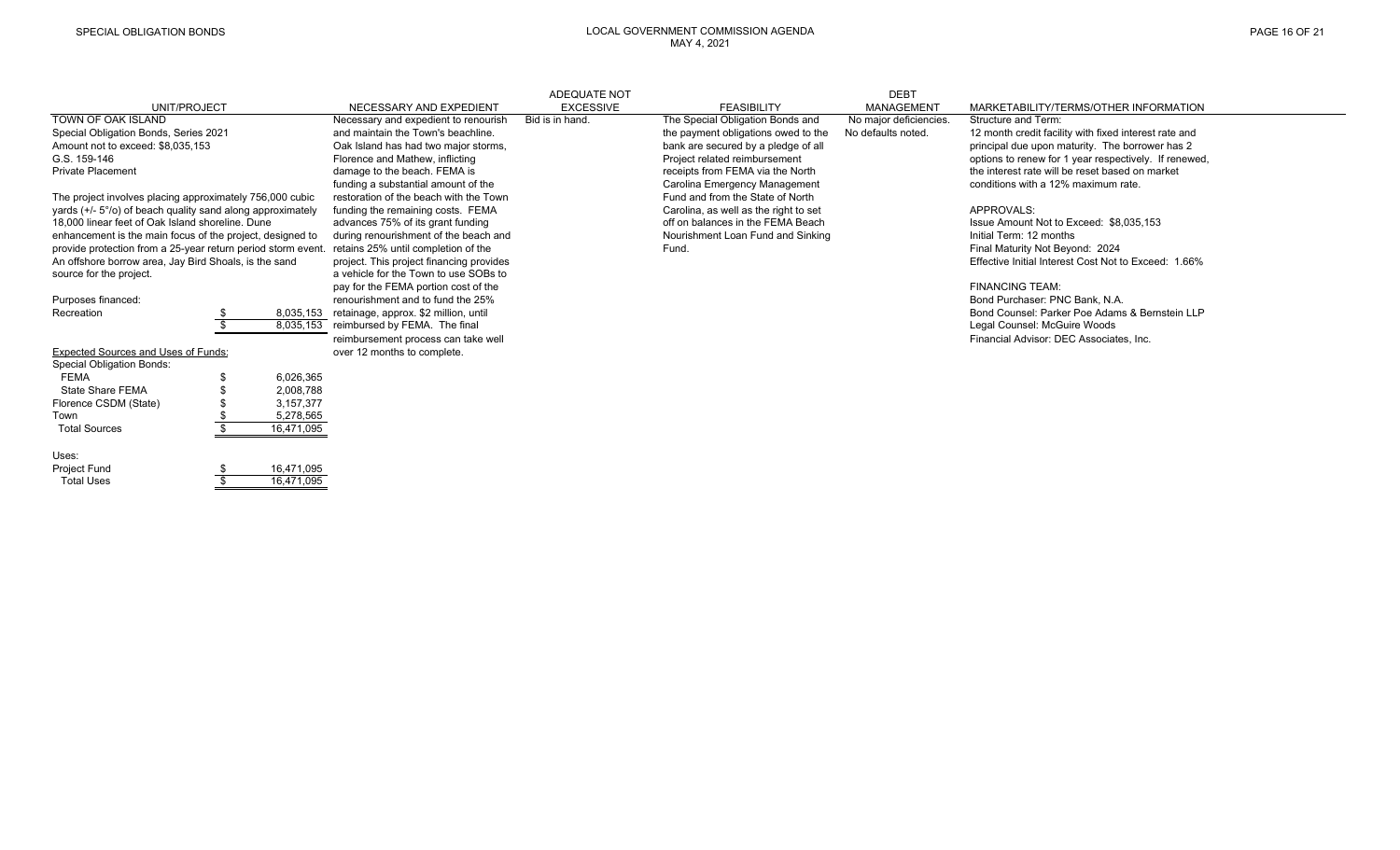| PAGE 17 OF 21 |  |  |  |
|---------------|--|--|--|
|---------------|--|--|--|

| <b>UNIT</b>                                                                       | <b>PROJECT</b>                                                                                                                                                                                | <b>PROPOSED ISSUE IS</b><br>NECESSARY AND<br><b>EXPEDIENT</b>                                                                                                                                                                                                               | <b>ADEQUATE NOT</b><br><b>EXCESSIVE</b>                               | <b>DEBT</b><br><b>MANAGEMENT</b>            | FEASIBLITY/<br><b>TAX INCREASE</b>                                                                                                                                                                          | <b>TERMS/OTHER INFORMATION</b><br>PREFERABLE TO A BOND ISSUE                                                                                                                | <b>MARKETABILITY</b> |
|-----------------------------------------------------------------------------------|-----------------------------------------------------------------------------------------------------------------------------------------------------------------------------------------------|-----------------------------------------------------------------------------------------------------------------------------------------------------------------------------------------------------------------------------------------------------------------------------|-----------------------------------------------------------------------|---------------------------------------------|-------------------------------------------------------------------------------------------------------------------------------------------------------------------------------------------------------------|-----------------------------------------------------------------------------------------------------------------------------------------------------------------------------|----------------------|
| <b>JOHNSTON COUNTY</b><br>Sewer<br>\$79,011,514<br>G.S. 159G-22<br>Revolving Loan | This project will construct a new Wastewater treatment<br>facility at the site of the County's existing biosolids facility,<br>adjacent to the County's landfill site.                        | Necessary and expedient<br>to alleviate the overloaded<br>hydraulic situation at the<br><b>Buffalo Wastewater Pump</b><br>Station (WWPS) and allow for<br>modest growth in the future.                                                                                      | Cost estimates<br>provided by<br>Johnston County<br>Public Utilities. | No major deficiencies<br>No defaults noted. | The projection of net<br>revenues prepared by<br>the unit indicates that<br>future revenues will be<br>adequate to cover the<br>cost of operations and<br>debt service.<br>Water: \$45.60<br>Sewer: \$72.65 | Loan from State of North Carolina<br>Term: 20 years<br>The rate, as established under<br>this program for the respective<br>loan, State or federal, is not to<br>exceed 4%. | N/A                  |
| <b>LINCOLN COUNTY</b><br>Sewer<br>\$7,513,965<br>G.S. 159G-22<br>Revolving Loan   | This project consists of the installation of approximately<br>42,240 linear feet if 12-inch waterline and a new 650-gpm<br>(gallons per minute) booster pump station at the proposed<br>site. | Necessary and expedient to<br>provide a water system<br>interconnection between<br>Lincoln County and the City of<br>Lincolnton. It also provides<br>a conection to the current<br>system, which will increase<br>water service reliability to<br>Lincoln County customers. | Cost estimates<br>provided by<br>Woolpert, North<br>Carolina, PLLC.   | No major deficiencies<br>No defaults noted. | The projection of net<br>revenues prepared by<br>the unit indicates that<br>future revenues will be<br>adequate to cover the<br>cost of operations and<br>debt service.<br>Water: \$37.15<br>Sewer: \$53.22 | Loan from State of North Carolina<br>Term: 20 years<br>The rate, as established under<br>this program for the respective<br>loan, State or federal, is not to<br>exceed 4%. | N/A                  |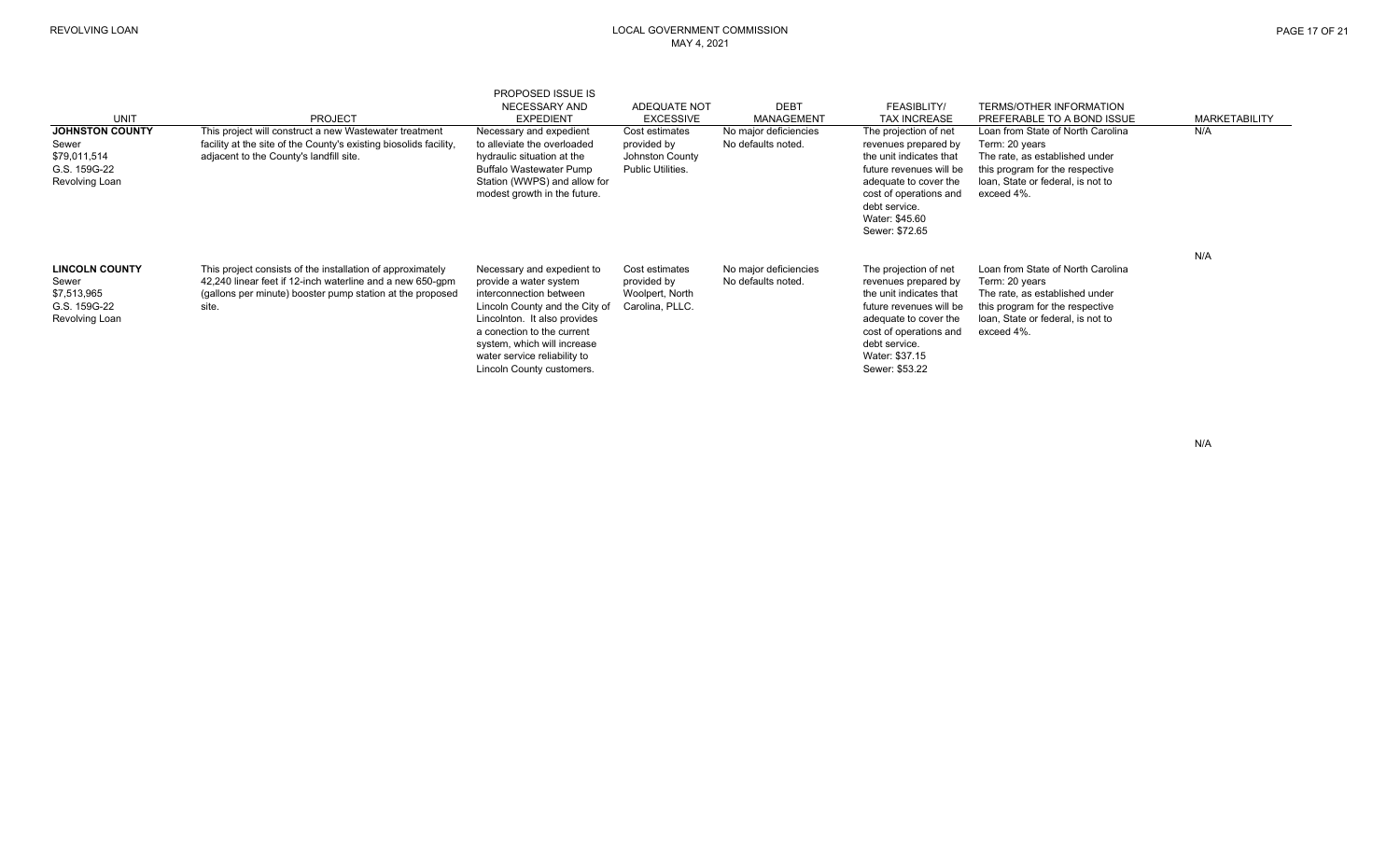| <b>MISCELLANEOUS:</b>         | (ACTION ITEMS):                                                                                                                                                                                                                                                                                                                                                                                                                                                                                                                                                                                                                    |                                                                                                                                                                                                                                                                                                                                                                                                                                                                                                                                                                                                                                                                                                                                                                                          |                       |               |                      |  |  |  |  |
|-------------------------------|------------------------------------------------------------------------------------------------------------------------------------------------------------------------------------------------------------------------------------------------------------------------------------------------------------------------------------------------------------------------------------------------------------------------------------------------------------------------------------------------------------------------------------------------------------------------------------------------------------------------------------|------------------------------------------------------------------------------------------------------------------------------------------------------------------------------------------------------------------------------------------------------------------------------------------------------------------------------------------------------------------------------------------------------------------------------------------------------------------------------------------------------------------------------------------------------------------------------------------------------------------------------------------------------------------------------------------------------------------------------------------------------------------------------------------|-----------------------|---------------|----------------------|--|--|--|--|
| Apex                          |                                                                                                                                                                                                                                                                                                                                                                                                                                                                                                                                                                                                                                    | The Town of Apex requests the Commission to issue a \$5,000,000 General Obligation Street & Sidewalk Bond, through a private negotiated sale to Pinnacle Bank at a rate of 1.05%,<br>and with a final maturity of May 1, 2031, for construction of street and sidewalk improvements. The Commission previously approved \$15,000,000 G.O. Street & Sidewalk<br>Improvement Bonds for the Town on October 6, 2015, which were approved by voters at a referendum held on November 3, 2015.                                                                                                                                                                                                                                                                                                |                       |               |                      |  |  |  |  |
|                               | The Town needs to move forward with the street and sidewalk projects expeditiously and the private placement provides the flexibility to close on the transaction before the end of the<br>fiscal year and saves on issuance costs, compared to a public sale. Staff recommends approval.                                                                                                                                                                                                                                                                                                                                          |                                                                                                                                                                                                                                                                                                                                                                                                                                                                                                                                                                                                                                                                                                                                                                                          |                       |               |                      |  |  |  |  |
|                               | Financing Team Members:<br>Bond Counsel:<br>Financial Advisor:<br>Lender:<br>Bank Counsel:<br>Rate:<br>Term:                                                                                                                                                                                                                                                                                                                                                                                                                                                                                                                       | Womble Bond Dickinson (US) LLP<br>Davenport & Company LLC<br>Pinnacle Bank<br>McGuireWoods LLP<br>Fixed rate of 1.05%<br>Ten years, not beyond May 1, 2031                                                                                                                                                                                                                                                                                                                                                                                                                                                                                                                                                                                                                               |                       |               |                      |  |  |  |  |
|                               |                                                                                                                                                                                                                                                                                                                                                                                                                                                                                                                                                                                                                                    |                                                                                                                                                                                                                                                                                                                                                                                                                                                                                                                                                                                                                                                                                                                                                                                          |                       |               |                      |  |  |  |  |
| <b>Cleveland County Water</b> | The Authority is requesting approval for an increase of additional funds on a State Revolving Loan. The loan is for the construction of a new 3-MG (million gallon) clearwell, a new high service<br>pump station and approximately 2,300 linear feet of new 16-inch transmission main. The original loan was approved on March 3, 2020. The Authority is requesting an increase of \$979,197<br>for a total loan amount of \$8,539,197. The increase is due to construction bids coming in higher than expected due to an increasing cost environment.                                                                            |                                                                                                                                                                                                                                                                                                                                                                                                                                                                                                                                                                                                                                                                                                                                                                                          |                       |               |                      |  |  |  |  |
| Edenton                       | The Town is requesting approval for an increase of additional funds on a State Revolving loan. The Loan is for the rehabilitation of four existing<br>supply wells, installation of a new 0.5 million gallon (MG) finished water ground storage, and the construction of a new 720 gallons per minute (GPM)<br>high service pump station. The original loan was approved by the LGC on October 1, 2019 for \$1,336,000. The Town is requesting an increase of<br>\$518,924 for a total loan amount of \$1,854,924. The increase is due to construction bids coming in higher thatn expected due to an increasing cost environment. |                                                                                                                                                                                                                                                                                                                                                                                                                                                                                                                                                                                                                                                                                                                                                                                          |                       |               |                      |  |  |  |  |
| Franklin County               |                                                                                                                                                                                                                                                                                                                                                                                                                                                                                                                                                                                                                                    | The County is requesting approval for an increase of additional funds on a State Revolving Loan. The loan is for the replacement of an aged AAA<br>(Anaerobic/Aerobic/Anoxic) Basin and aging steel digester. The project also consists of the installation of new blowers for the entire plant, including<br>construction of a new blower building. Significant electrical upgrades and new instrumentation installed at critical process points will also be a part<br>of the project. The original loan was approved by the LGC on September 11, 2019 for \$8,316,000. The County is requesting an increase of<br>\$3,163,000 for a total loan amount of \$11,479,000. The increase is due to construction bids coming in higher than expected due to an increasing cost environment. |                       |               |                      |  |  |  |  |
| Gastonia                      |                                                                                                                                                                                                                                                                                                                                                                                                                                                                                                                                                                                                                                    | The City of Gastonia and the following fire departments have requested approval of an annexation payment schedule developed in accordance<br>with G.S. 160A-31.1, whereby the City will make a lump sum payment for the City's proportionate share of outstanding debt as follows:                                                                                                                                                                                                                                                                                                                                                                                                                                                                                                       |                       |               |                      |  |  |  |  |
|                               | <b>Volunteer Fire Department</b>                                                                                                                                                                                                                                                                                                                                                                                                                                                                                                                                                                                                   | <b>Effective Annexation Date</b>                                                                                                                                                                                                                                                                                                                                                                                                                                                                                                                                                                                                                                                                                                                                                         | <b>Payment Period</b> | Reimbursement |                      |  |  |  |  |
|                               | Union Road VFD<br>Union Road VFD                                                                                                                                                                                                                                                                                                                                                                                                                                                                                                                                                                                                   | 12/16/2020<br>12/16/2020                                                                                                                                                                                                                                                                                                                                                                                                                                                                                                                                                                                                                                                                                                                                                                 | 2021<br>2021          |               | \$551.60<br>\$275.80 |  |  |  |  |
| Harrisburg                    | The Town of Harrisburg requests the Commission to issue a not to exceed \$1,650,000 General Obligation Bond, through a negotiated sale to Sterling National Bank at a rate not to exceed<br>2.63%, and with a final maturity of May 1, 2041, for construction of street and sidewalk facilities. The Commission previously approved \$4,000,000 G.O. Bonds for the Town on October 3,<br>2017, as did Town voters at a referendum on November 7, 2017.                                                                                                                                                                             |                                                                                                                                                                                                                                                                                                                                                                                                                                                                                                                                                                                                                                                                                                                                                                                          |                       |               |                      |  |  |  |  |
|                               | The Town has street and sidewalk projects already programmed and the private placement sale provides the flexibility to close on the transaction before the end of the fiscal year.<br>Issuance costs will be less than for a public sale and the Town is not rated at present. Staff recommends approval.                                                                                                                                                                                                                                                                                                                         |                                                                                                                                                                                                                                                                                                                                                                                                                                                                                                                                                                                                                                                                                                                                                                                          |                       |               |                      |  |  |  |  |
|                               | Financing Team Members:                                                                                                                                                                                                                                                                                                                                                                                                                                                                                                                                                                                                            |                                                                                                                                                                                                                                                                                                                                                                                                                                                                                                                                                                                                                                                                                                                                                                                          |                       |               |                      |  |  |  |  |
|                               | <b>Bond Counsel:</b><br>Financial Advisor:<br>Lender:<br>Bank Counsel:<br>Rate:                                                                                                                                                                                                                                                                                                                                                                                                                                                                                                                                                    | Parker Poe Adams & Bernstein LLP<br>Davenport & Company LLC<br><b>Sterling National Bank</b><br>Gilmore & Bell, P.C.<br>Fixed rate, not to exceed 2.63%                                                                                                                                                                                                                                                                                                                                                                                                                                                                                                                                                                                                                                  |                       |               |                      |  |  |  |  |
|                               | Term:                                                                                                                                                                                                                                                                                                                                                                                                                                                                                                                                                                                                                              | Twenty years, not beyond May 1, 2041                                                                                                                                                                                                                                                                                                                                                                                                                                                                                                                                                                                                                                                                                                                                                     |                       |               |                      |  |  |  |  |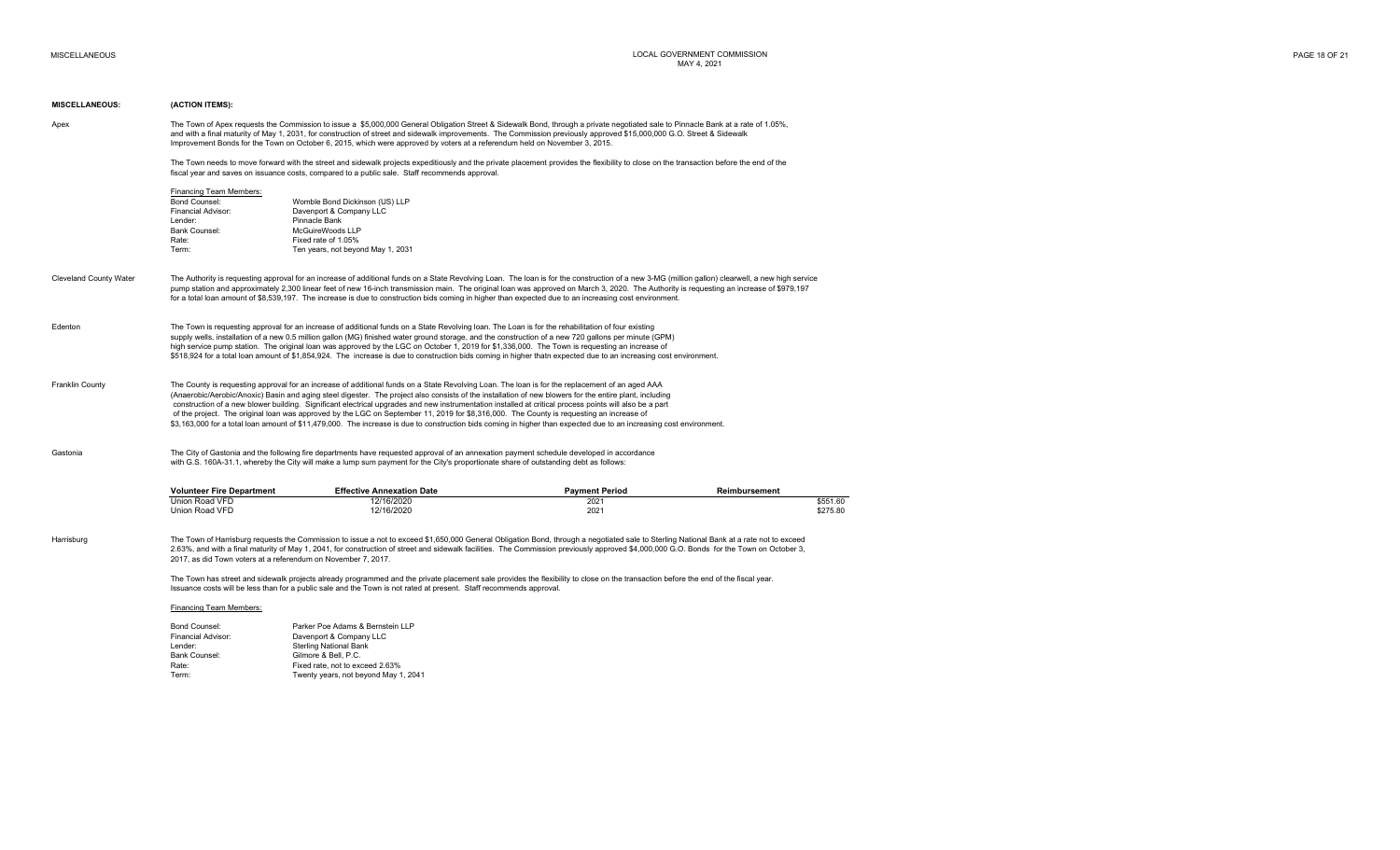## **MISCELLANEOUS: (ACTION ITEMS-Cont):**

| Monroe | The City of Monroe and the following fire departments have requested approval of an annexation payment schedule developed in accordance |
|--------|-----------------------------------------------------------------------------------------------------------------------------------------|
|        | with G.S. 160A-31.1, whereby the City will make a lump sum payment for the City's proportionate share of outstanding debt as follows:   |

| Volunteer Fire Department | <b>Effective Annexation Date</b> | <b>Pavment Period</b> | Reimbursement |
|---------------------------|----------------------------------|-----------------------|---------------|
| Mineral<br>Springs VFD    | 8/18/2020                        | 2021                  | \$26.97       |
| Unionville VFD            | 7/21/2020                        | $202 -$               | \$338.76      |

Raleigh The City of Raleigh was approved by the Commission to issue up to \$85,446,666 in a Draw-Note Program under general obligation bond authorizations of \$68,000,000 previously approved by the Commission and \$17,446,666 G.O. Bonds under a Two-Thirds Net Debt Reduction authorization, approved by the Commission in May 2020.

> The voter-authorized bonds are for Transportation projects (2013 authorization) and Parks and Recreation projects (2014 authorization), such authorizations were extended to 2023 and 2024, respectively, by the Commission in May 2020.

The Two-Thirds authorizations are for Parks (\$5,842,704), Streets (\$5,303,962), Public Safety Facilities (\$1,600,000) and Housing Development (\$4,700,000 - Taxable). The bond anticipation notes were issued non-competitively to PNC Bank, National Association since last year.

In addition to the authorizations above, the City requests approval by the Commission to include in the Draw-Note Program up to \$47,225,000 of Street Inprovement BAN's that were approved by voters on October 10, 2017 (such Bonds were previously approved by the Commission) and an additional \$30,775,000 of Parks and Recreational Facilities BAN's that were approved by voters on November 4, 2014 and such authorization has been extended to November 4, 2024.

Tax-Exempt Note (\$158,746,666): Interest will be at a variable rate of 79% of 1-month LIBOR, plus 23 basis points. There is no fee for funds not Drawn; Taxable Note (\$4,700,000): Interest will be at the rate of 1-month LIBOR, plus 29 basis points. There is no fee for funds not drawn.

At or before maturity of the notes, the City will redeem the notes by issuance of fixed-rate general obligation bonds or from other available funds of the City. The full-funding date of the notes will be May 1, 2023. The interest rate shall not exceed 18.0%. The Lender agrees to a "term-out" extended maturity of May 1, 2028. The City agrees to provide the LGC staff with notification of each new advance from the bond authorization and submit to staff written confirmation within four business days of an advance request.

# The financing team members are:<br>Bond Counsel:

| The imanding team members are. |                                       |
|--------------------------------|---------------------------------------|
| Bond Counsel:                  | Womble Bond Dickinson (US) LLP        |
| <b>BAN Purchaser:</b>          | <b>PNC Bank, National Association</b> |
| Bank Counsel:                  | Parker Poe Adams and Bernstein LLP    |
| Financial Advisor:             | DEC Associates, Inc.                  |

Winston-Salem The City is requesting approval for an increase of additional funds on a State Revolving Loan. The loan is for the expansion and rehabilitation of the Nielson Water Treatment Plant (WTP). The original loan was approved on December 4, 2018 for \$20,000,000 and a loan increase of \$20,000,000 was approved August 6, 2019 and again on September 1. 2020 for a total loan amount of \$60,000,000. The City is requesting an additional increase of \$20,000,000 for a total loan amount of \$80,000,000. The increase is due to the limited amount of DWSRF loan funds awarded to the City at the time the original funding application was submitted. Since that time, another funding round has occurred, and DEQ/DWI (Division of Water Infrastructure/Department of Environmental) was able to offer the City additional funding toward the cost of project.

#### **MISCELLANEOUS: (NON ACTION ITEMS):**

Town of Black Mountain The City has negotiated a rate modification with Truist Bank (BB&T) to its existing, privately held, tax exempt, installment purchase contract: 3/26/2021 (modification date) Original New Previous New Interest Maturity Date Amount Amount Rate Rate Savings Date 3/26/2022 1,500,000 \$ 700,000 \$ 3.49% 2.03% 12,460 \$ 6/30/2032

City of Southern Pines The City has negotiated a rate modification with Truist Bank (BB&T) to its existing, privately held, tax exempt, installment purchase contract:

| 4/5/2021 | (modification date)     |              |          |       |  |                |          |  |  |  |  |
|----------|-------------------------|--------------|----------|-------|--|----------------|----------|--|--|--|--|
|          | Original                | New          | Previous | New   |  | Interest       | Maturity |  |  |  |  |
| Date     | Amount                  | Amount       | Rate     | Rate  |  | Savings        | Date     |  |  |  |  |
| 4/5/2021 | .150<br>5.228<br>J.ZZU. | 4.356.791.65 | 3.53%    | 2.06% |  | 166.37<br>461. | 4/5/2033 |  |  |  |  |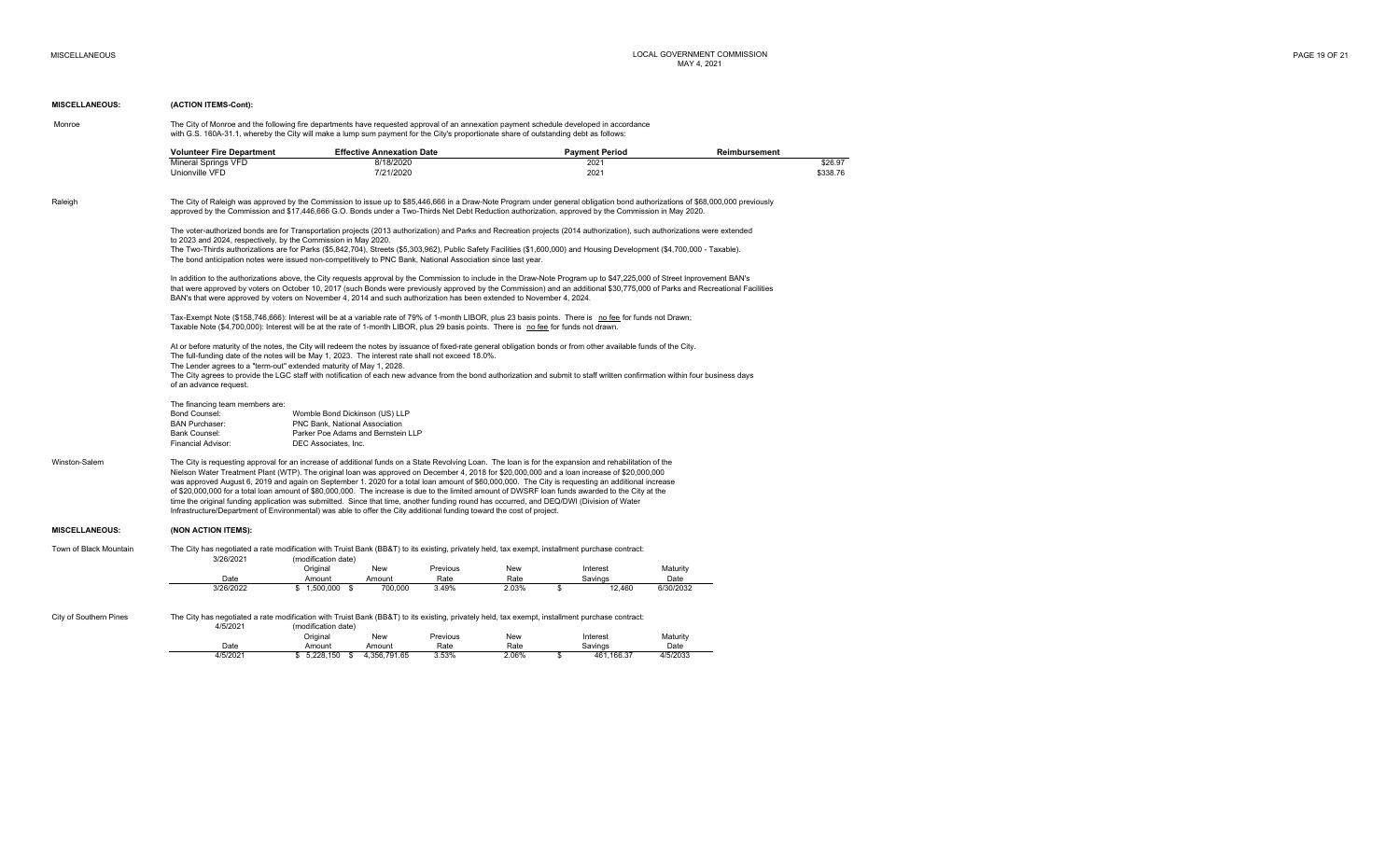| PROJECT                                                                                                                                                                                                                                    |                                       | PROJECT IS<br><b>NECESSARY &amp;</b><br><b>EXPEDIENT</b>                                                                                                                                                       | AMOUNT OF PROJECT<br><b>IS ADEQUATE BUT</b><br><b>NOT EXCESSIVE</b>                                      | <b>FEASIBILITY</b>                                                                                                                  | <b>DEBT</b><br><b>MANAGEMENT</b>             | <b>MARKETABILITY</b>                                                                                 | TERMS/ OTHER INFORMATION                                                                                                                                                                                |  |  |  |  |  |  |
|--------------------------------------------------------------------------------------------------------------------------------------------------------------------------------------------------------------------------------------------|---------------------------------------|----------------------------------------------------------------------------------------------------------------------------------------------------------------------------------------------------------------|----------------------------------------------------------------------------------------------------------|-------------------------------------------------------------------------------------------------------------------------------------|----------------------------------------------|------------------------------------------------------------------------------------------------------|---------------------------------------------------------------------------------------------------------------------------------------------------------------------------------------------------------|--|--|--|--|--|--|
| <b>RANDOLPH COUNTY</b>                                                                                                                                                                                                                     |                                       |                                                                                                                                                                                                                |                                                                                                          |                                                                                                                                     |                                              |                                                                                                      | Randolph County has submitted a revised application on behalf of Randolph Hospital Inc. for a \$12 million loan from the Rural Healthcare Stabilization Program. The loan funds will be provided to the |  |  |  |  |  |  |
| G.S. 131A - Article 2                                                                                                                                                                                                                      |                                       | proposed buyer of the hospital, American Healthcare Systems, LLC. The hospital is currently in Chapter 11 bankruptcy proceedings. As required by statute, the hospital has submitted a stabilization plan that |                                                                                                          |                                                                                                                                     |                                              |                                                                                                      |                                                                                                                                                                                                         |  |  |  |  |  |  |
| Rural Healthcare Stabilization Program (RHCSP)                                                                                                                                                                                             |                                       | has been evaluated by UNC-Health. UNC-Health does not believe the plan is realistic nor does it provide a feasible path forward for Randolph Health and does not recommend approval of the loan to the         |                                                                                                          |                                                                                                                                     |                                              |                                                                                                      |                                                                                                                                                                                                         |  |  |  |  |  |  |
| Loan                                                                                                                                                                                                                                       |                                       | County. The County has requested the LGC approve Randolph Health's feasibility consultant, VMG Holdings LLC, as a disinterested and qualified third party to evaluate the stabilization plan, and to approve   |                                                                                                          |                                                                                                                                     |                                              |                                                                                                      |                                                                                                                                                                                                         |  |  |  |  |  |  |
|                                                                                                                                                                                                                                            |                                       | the loan. Staff recommends approval of VMG Holdings LLC, as a disinterested and qualified third party consultant to evaluate the stabilization plan (NCGS 131A-33(c) requires LGC approval of a third party    |                                                                                                          |                                                                                                                                     |                                              |                                                                                                      |                                                                                                                                                                                                         |  |  |  |  |  |  |
|                                                                                                                                                                                                                                            |                                       | engaged by a loan applicant to evaluate the plan). Staff recommends approval of the RHCSP loan on the condition that VMG Holdings LLC will provide an opinion that the hospital's stabilization plan           |                                                                                                          |                                                                                                                                     |                                              |                                                                                                      |                                                                                                                                                                                                         |  |  |  |  |  |  |
|                                                                                                                                                                                                                                            |                                       | demonstrates a financially sustainable health care service model for the community.                                                                                                                            |                                                                                                          |                                                                                                                                     |                                              |                                                                                                      |                                                                                                                                                                                                         |  |  |  |  |  |  |
|                                                                                                                                                                                                                                            |                                       |                                                                                                                                                                                                                |                                                                                                          |                                                                                                                                     |                                              |                                                                                                      |                                                                                                                                                                                                         |  |  |  |  |  |  |
| <b>BALD HEAD ISLAND</b><br><b>TRANSPORTATION AUTHORITY</b><br>G.S. 159: Article 5<br>Transportation System Revenue Bonds,                                                                                                                  |                                       | Necessary and expedient to<br>enable the Authority to<br>provide long-term, reliable<br>and safe transportation for                                                                                            | Purchase agreement<br>between seller and Bald<br><b>Head Island Transportation</b><br>Authority in hand. | Feasibility study by the<br>Authority's feasibility<br>consultants, Mercator<br>International, Inc                                  | No major deficiencies. No<br>defaults noted. | Public Sale, Sale is<br>scheduled on May 27,<br>2021 so as to not conflict<br>with any other revenue | Term: Series 2021 Not to exceed 30 fiscal years<br>Interest Rate: Fixed<br>Structure: The debt service related to the new project will                                                                  |  |  |  |  |  |  |
| Series 2021A                                                                                                                                                                                                                               | 56.200.000<br>\$                      | passengers and freight to                                                                                                                                                                                      |                                                                                                          | demonstrates required                                                                                                               |                                              | bonds. Bonds are currently                                                                           | be approximate effective interest amortization resulting in                                                                                                                                             |  |  |  |  |  |  |
| Taxable Transportation System Revenue                                                                                                                                                                                                      |                                       | and from the Island and                                                                                                                                                                                        | Verification of asset costs                                                                              | coverages of debt service                                                                                                           |                                              | rated by S&P: BBB-                                                                                   | level payments across the term of the bonds.                                                                                                                                                            |  |  |  |  |  |  |
| Series 2021B (TAXABLE)                                                                                                                                                                                                                     | 4,000,000<br>- \$                     | ensures public ownership                                                                                                                                                                                       | performed by independent                                                                                 | by income available for                                                                                                             |                                              |                                                                                                      |                                                                                                                                                                                                         |  |  |  |  |  |  |
| <b>Public Offering</b><br>Amount not to exceed (in aggregate):                                                                                                                                                                             | 59.000.000<br>- \$                    | and local management of<br>this essential infrastructure.<br>The transaction will be in<br>accordance with the terms of<br>the Ferry Transporation Act,<br>General Statutes of North                           | appraisals.                                                                                              | debt service as defined in<br>the Bond Covenants of at<br>least 1.48X on total<br>system debt and at least<br>1.71X on Parity Bonds |                                              |                                                                                                      | Series 2021A<br><b>Expected Rate:</b><br>Effective Interest Cost: 4.25%                                                                                                                                 |  |  |  |  |  |  |
|                                                                                                                                                                                                                                            |                                       | Carolina Section 160A-680<br>et seq. (The "Enabling Act").                                                                                                                                                     |                                                                                                          | thru 2050. A ferry rate<br>increase for Class 1<br>general tickets (from \$23<br>to \$27) is planned for July                       |                                              |                                                                                                      | Expected Underwriters Discount: \$14.595/\$1,000<br>APPROVALS<br>Final Maturity: Not beyond 2051 (calendar year)                                                                                        |  |  |  |  |  |  |
| Acquisition of Ferry, Tram, Barge and Parking Enterprise Capital<br>assets from existing owner, reserves, working capital and capitalized<br>interest required for initial operations, debt service reserve fund and<br>costs of issuance. |                                       |                                                                                                                                                                                                                |                                                                                                          | 2021, and will be the first<br>rate increase for ferry<br>tickets since 2011.                                                       |                                              |                                                                                                      | Interest Rate not to exceed:<br>Effective Interest Cost: 5.25%<br>Amount not to exceed: \$56,200,000                                                                                                    |  |  |  |  |  |  |
| Expected Sources and Uses of Funds:                                                                                                                                                                                                        |                                       |                                                                                                                                                                                                                |                                                                                                          |                                                                                                                                     |                                              |                                                                                                      | Series 2021B (TAXABLE)<br><b>Expected Rate:</b><br>Effective Interest Cost: 4.49%                                                                                                                       |  |  |  |  |  |  |
|                                                                                                                                                                                                                                            | Senior Series 2021A<br>$(Tay-Fyamnt)$ | Senior Series 2021B<br>(Tayahla)                                                                                                                                                                               | Total                                                                                                    |                                                                                                                                     |                                              |                                                                                                      | Expected Underwriters Discount: \$14.54/\$1,000                                                                                                                                                         |  |  |  |  |  |  |

|                                     | (Tax-Exempt) | (Taxable)    | Total      |                                                |
|-------------------------------------|--------------|--------------|------------|------------------------------------------------|
| Sources:                            |              |              |            | APPROVALS                                      |
| Revenue Bond at par:                | 45.985.000   | 3,185,000 \$ | 49.170.000 | Final Maturity: Not beyond 2051                |
| Premium                             | 7,440,634    |              | 7.440.634  | Interest Rate not to exceed:                   |
| <b>Total Sources</b>                | 53,425,634   | 3,185,000    | 56,610,634 | Effective Interest Cost: 5.65%                 |
|                                     |              |              |            | Amount not to exceed: \$4,000,000              |
| Uses:                               |              |              |            |                                                |
| Cash Due at Closing for Acquisition | 47,252,835   | 497.165 \$   | 47.750.000 | Aggregate Amount not to exceed: \$59,000,000   |
| <b>Working Capital</b>              |              | 1,000,000 \$ | 1,000,000  |                                                |
| Debt Service Reserve Fund           | 3,248,250    |              | 3,248,250  |                                                |
| Operating and Capital Reserve Fund  |              | 1.641.296 \$ | 1,641,296  | <b>FINANCING TEAM</b>                          |
| Cost of Issuance & Acquistion Costs | 2,250,000    |              | 2,250,000  |                                                |
| <b>Underwriter's Discount</b>       | 671.169      | 46,486 :     | 717,655    | Bond Counsel: McGuire Woods, LLP               |
| <b>Additional Proceeds</b>          | 3.380        | 53           | 3,434      | Financial Advisor: Davenport & Company, LLC    |
| Total Uses                          | 53,425,634   | 3,185,000    | 56.610.635 | Underwriter: UBS Financial Services, Inc. (Sr. |

Bond Counsel: McGuire Woods, LLP Financial Advisor: Davenport & Company, LLC s 53,425,634 <u>\$ 53,425,634 \$ 3,185,000 \$ 56,610,635 56,610,635 Underwriter: UBS Financial Services, Inc. (Sr. Manager);<br>PNC Capital Markets (Co - Manager)<br>Underwriters Counsel: Parker Poe Adams & Bernstein, LLP</u> Feasibility Consultant: Mercator International, LLC Seller: Bald Head Island Limited, LLC Seller's Counsel: Murchison, Taylor & Gibson PLLC Trustee/Registrar: US Bank, N.A. (DTC)